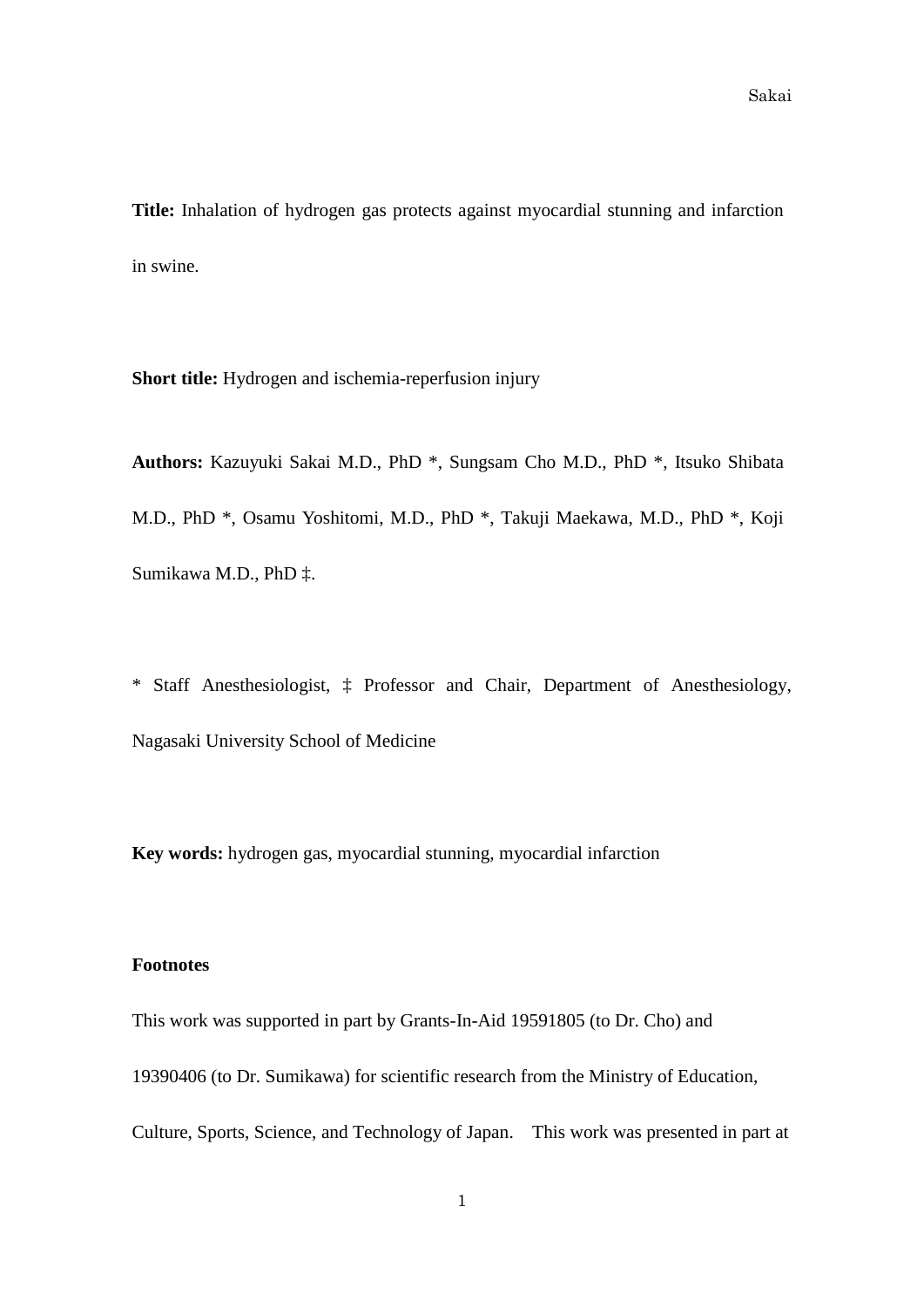the annual meeting of the American Society of Anesthesiologists, San Diego, California, October 16-20, 2010.

Correspondence and reprint requests to: Sungsam Cho, M.D., PhD

Department of Anesthesiology, Nagasaki University School of Medicine, 1-7-1 Sakamoto, Nagasaki 852-8501, Japan.

Phone: #81-95-819-7370, Fax: #81-95-819-7373

E-mail: [chos@net.nagasaki-u.ac.jp](mailto:chos@net.nagasaki-u.ac.jp)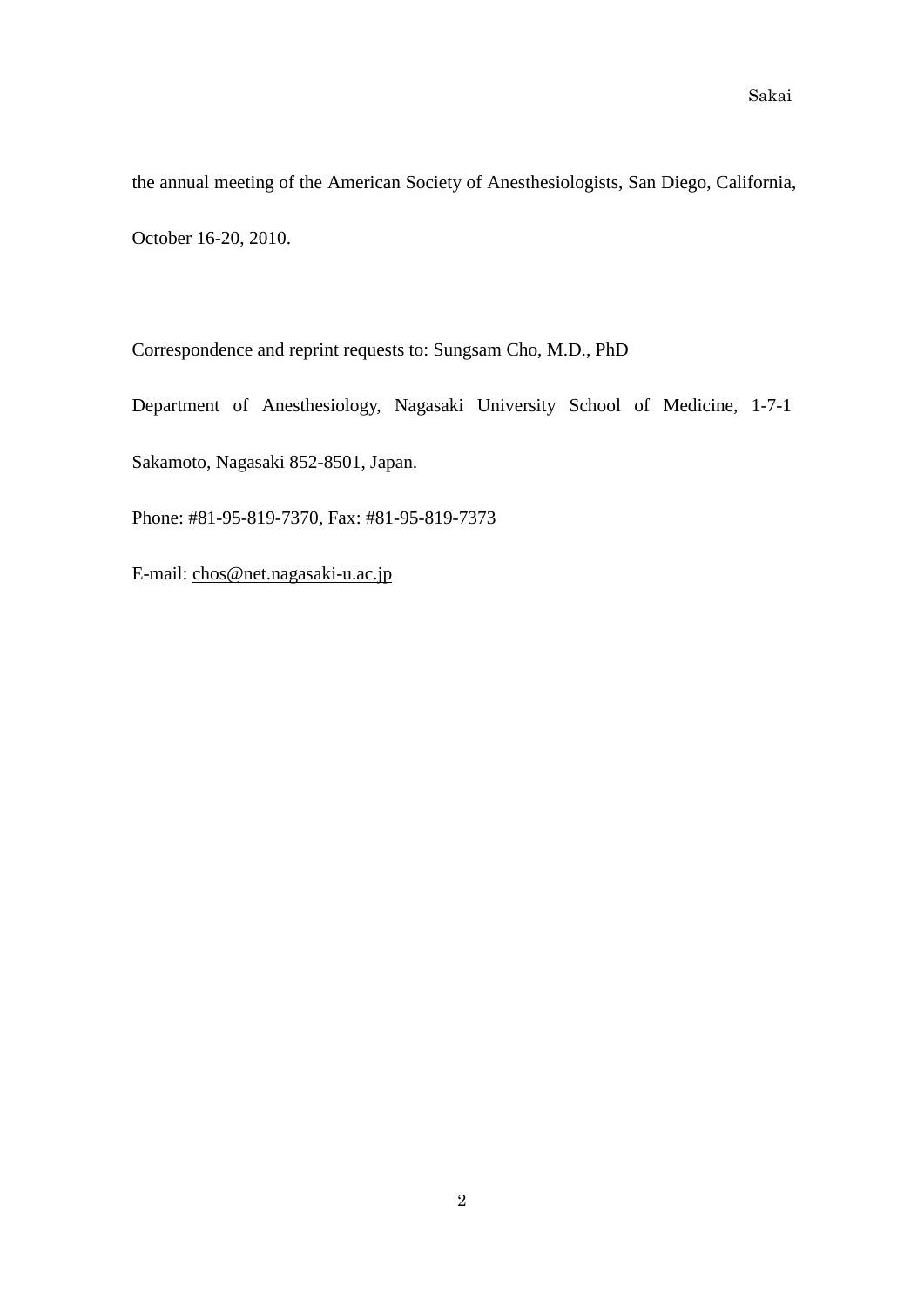#### *Abstract*

Objectives: The present study was carried out to determine whether inhalation of hydrogen (H2) gas protects myocardium against ischemia-reperfusion (I/R) injury in swine.

Design: In anesthetized open-chest swine, myocardial stunning was produced by 12-min occlusion of left anterior descending coronary artery (LAD) followed by 90-min reperfusion in the first study. Group A inhaled 100% oxygen, and group B inhaled 2% H2 plus 98% oxygen during ischemia and reperfusion. In the second study, myocardial infarction was produced by 40-min occlusion of LAD followed by 120-min reperfusion. Group C inhaled 100% oxygen during ischemia and reperfusion. Group Dinhaled 2%  $H_2$  plus 98% oxygen. Group Einhaled 4%  $H_2$  plus 96% oxygen.

Results: The change of segment shortening (%SS) from baseline at 90 min after reperfusion in group B was 74  $\pm$  13 (mean  $\pm$  SD) %, which was significantly higher than that in group A (48  $\pm$  15%). Myocardial infarct size in group E (32  $\pm$  10%), but not in group D (40  $\pm$  9%) was smaller than that in group C (46  $\pm$  6%).

Conclusions: Inhalation of  $2\%$  H<sub>2</sub> gas improves myocardial stunning, and inhalation of 4% but not 2%  $H_2$  gas reduces myocardial infarct size in swine.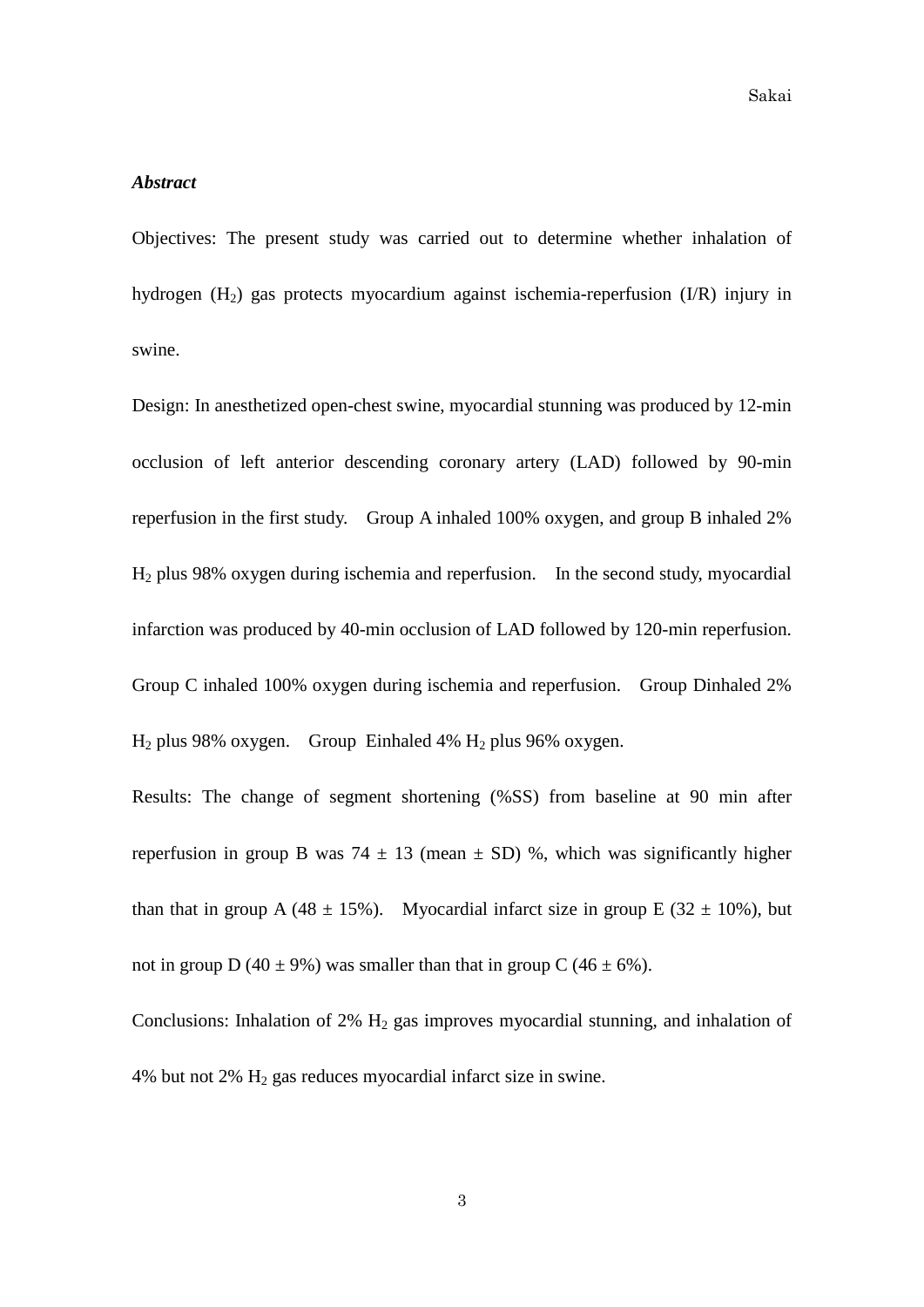# *Introduction*

The prognosis of acute myocardial ischemia has been improved dramatically with the development of highly successful approaches to restore blood flow by primary percutaneous coronary intervention (PCI) to the ischemic tissue. However, coronary reperfusion also leads to myocardial reperfusion injury by generation of reactive oxygen species (ROS) from mitochondria. The accelerated generation of ROS by reperfusion of the ischemic myocardium is a potential mediator of reperfusion injury [1–3]. It was demonstrated that hydrogen  $(H<sub>2</sub>)$  is a novel antioxidant agent which specifically quenches exclusively detrimental ROS, such as hydroxy radical ('OH) and peroxynitrite (ONOO<sup>-</sup>), and that inhalation of  $H_2$  gas confers protection in focal brain ischemia reperfusion (I/R) injury in rats [4]. This observation was echoed by others in different organs such as intestine [5], liver [6], kidney [7], and heart [8] in small animal models.

Myocardial stunning is defined as prolonged, but reversible post-ischemic contractile dysfunction following a brief ischemic episode lasting less than 20 min that does not result in necrosis or multiple completely reversible episodes of ischemia [9-11]. It occurs in unstable angina, exercise-induced ischemia, PCI, and open heart surgery [12]. It has been shown that 'OH is the key mediator of stunning. The derivatives are present in stunned tissue and can be detected in the coronary effluent [13]. The fact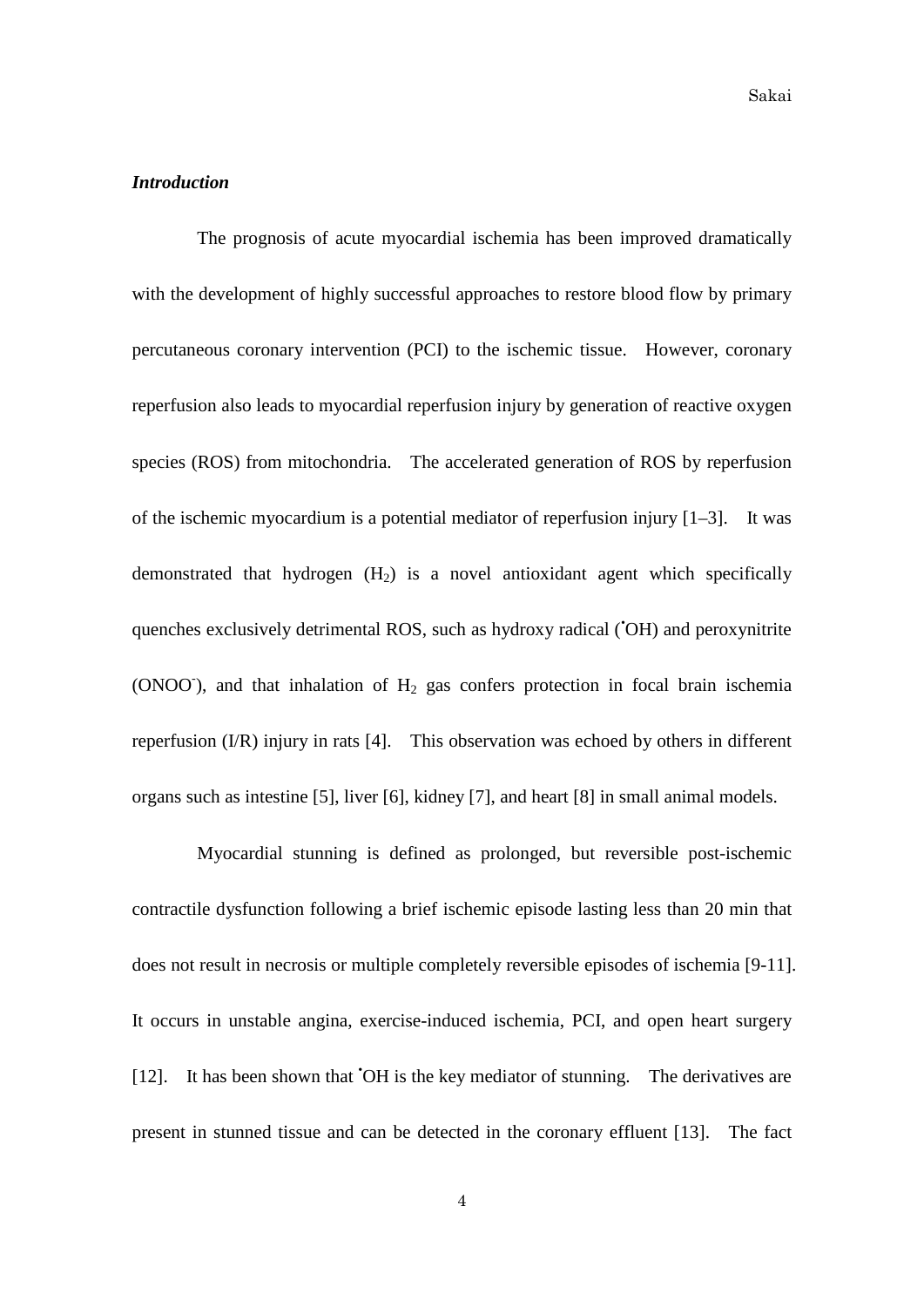Sakai

that deferoxamine, which chelates Fe and thereby prevents the Fe-catalyzed reaction that generates 'OH, prevents much of the stunning effect is further evidence that 'OH is the mediator of stunning [14, 15]. In addition, any nitric oxide (NO) released during reperfusion can react with superoxide to form ONOO, another strong free radical that can cause stunning. It is not known whether  $H_2$  provides protection against myocardial stunning.

The present study was carried out to clarify whether inhalation of  $H_2$  gas during ischemia and reperfusion has cardioprotective effects against myocardial stunning or myocardial infarction in swine.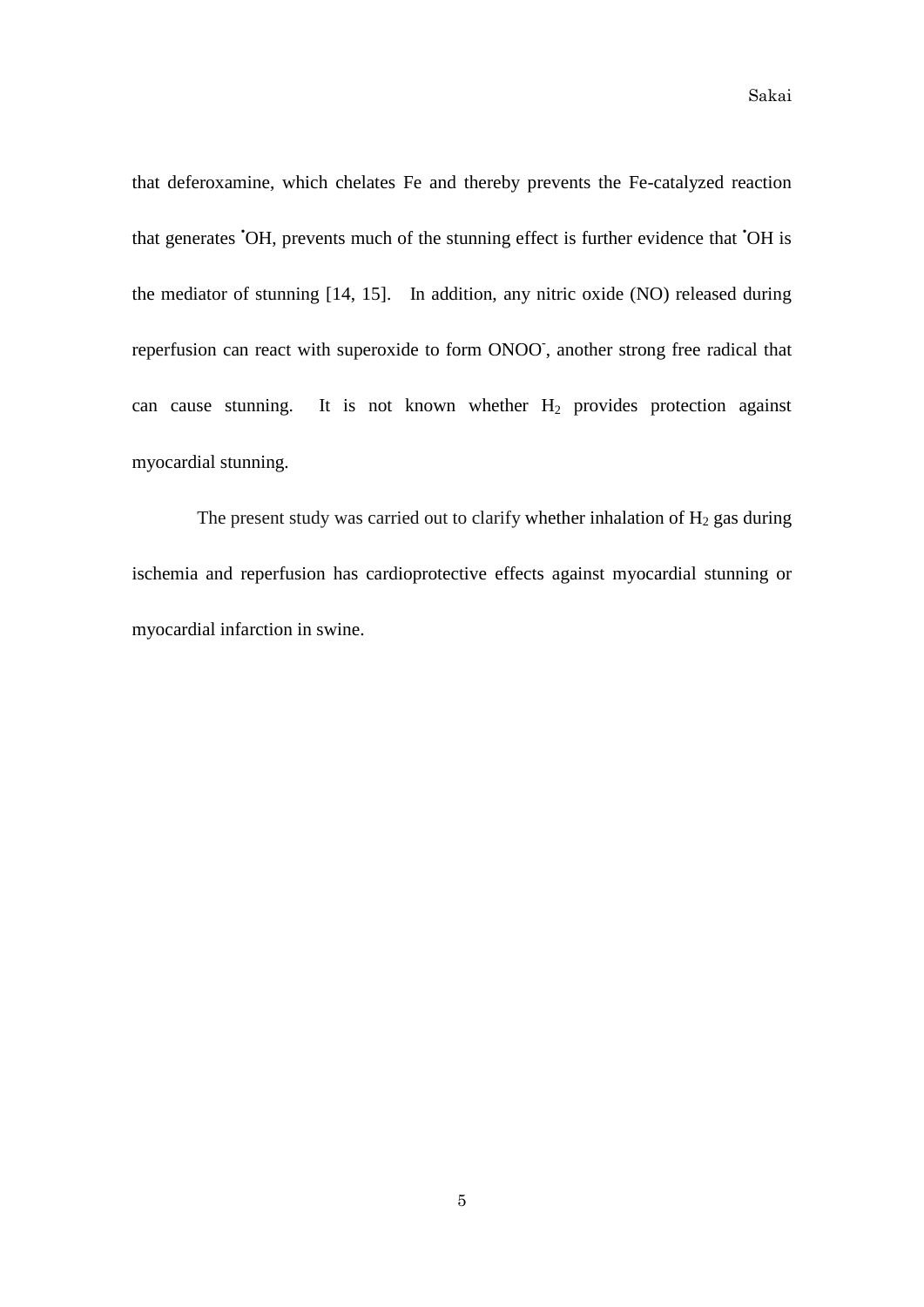#### *Materials and Methods*

All experimental procedures and protocols described in this study were approved by the Institutional Animal Care and Use Committee. Date of issue and registration number is November 9 2007 and No. 711090631.

#### *General Preparation*

Forty-nine swine of either sex weighing 20-30 kg were sedated with 20 mg/kg intramuscular ketamine hydrochloride. Surgical preparation was performed as described previously [16]. Swine were anesthetized with 100 mg/kg intravenous alpha-chloralose and 10 µ/kg fentanyl, followed by continuous infusion of 10 mg/kg/h alpha-chloralose and 5 µg/kg/h fentanyl throughout the study period. Through a midline cervical incision, the trachea was intubated for connection to a Harvard respirator pump (Harvard Apparatus Co., South Natrick, MA, USA). Mechanical ventilation was facilitated by intermittent infusion of 0.2 mg/kg vecuronium, and adjusted to maintain arterial carbon dioxide tension (PaCO<sub>2</sub>) at 35-40 mmHg. The esophageal temperature was maintained at 36-37°C throughout the study period using a warmer blanket and a heating lamp. A catheter was inserted into the right carotid vein to administer fluid and drugs. Lactated Ringer`s solution was infused at a rate of 5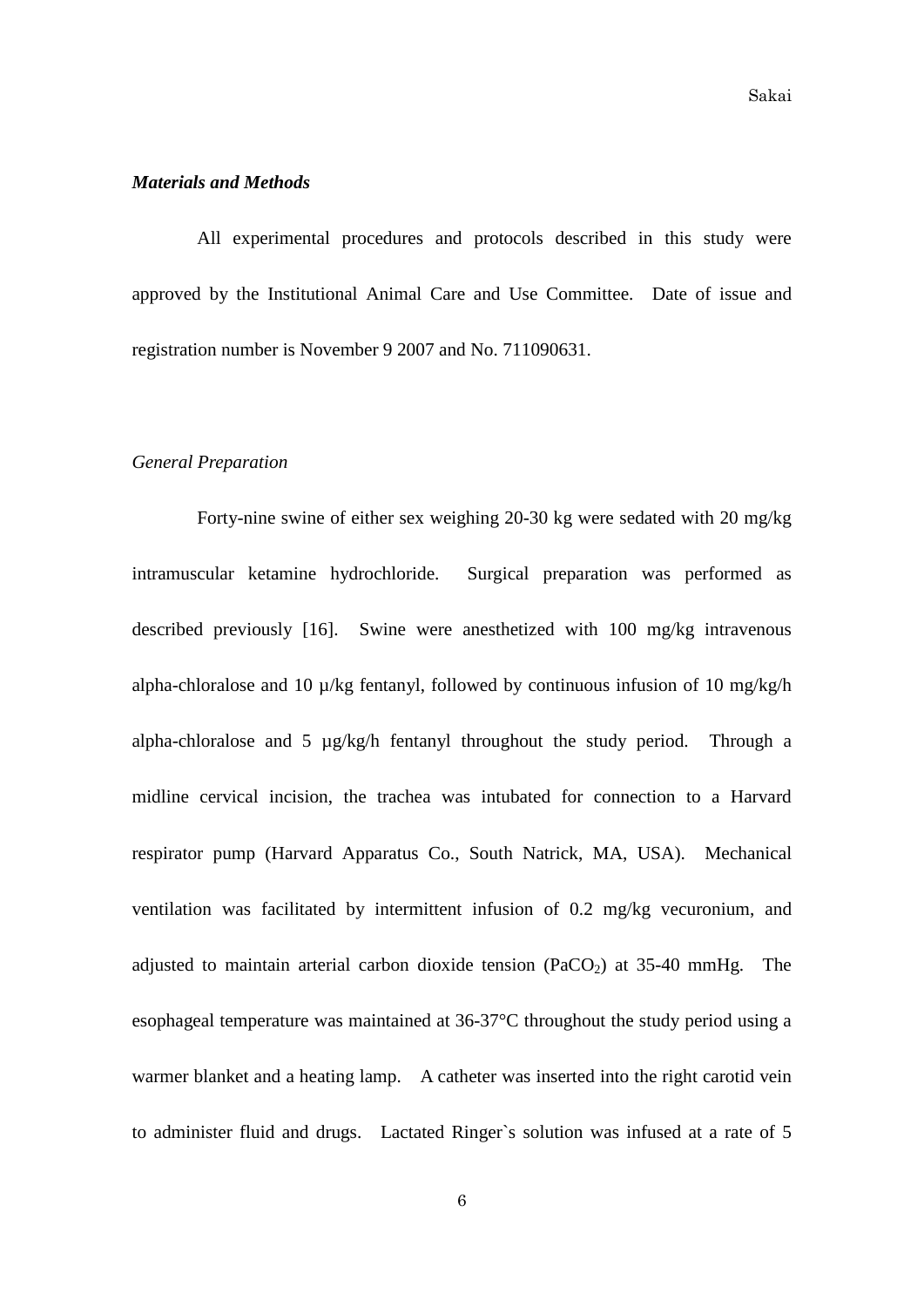ml/kg/h. Systemic anticoagulation was achieved with intravenous 750 U/kg sodium heparin followed by a continuous infusion of sodium heparin at 250 U/kg/h. Sodium bicarbonate was administered to maintain the base deficit within 5 mmol/L. A standard peripheral lead electrocardiogram was monitored continuously. Medial sternotomy was performed and the pericardium was opened to expose the heart. The left anterior descending coronary artery (LAD) distal to the first diagonal branch was cannulated with a stainless steel cannula and perfused with blood from the left carotid artery through an extracorporeal circuit. Coronary blood flow (CBF) of the perfused area of LAD was measured with an ultrasonic flow probe (ADP17; Crystal Biotech, Hopkinton, MA, A) attached at the extracorporeal circuit. Pressure transducer-tipped catheters (PC500; Millar Instruments, Huston, TX, USA) were connected to the left ventricular (LV) chamber cannula through an incision in the apex and right internal carotid artery cannula for continuous recording of left ventricular pressure (LVP) and arterial blood pressure. The peak rate of increase in LVP (LVdP/dt max) was determined by electric differentiation of the LVP waveform. Two ultrasonic segment length transducers were implanted 10–15 mm apart in the subendocardium of the perfused area of the extracorporeal circuit and aligned such that the intercrystal axis was parallel to the direction of myocardial fiber shortening. The regional contractile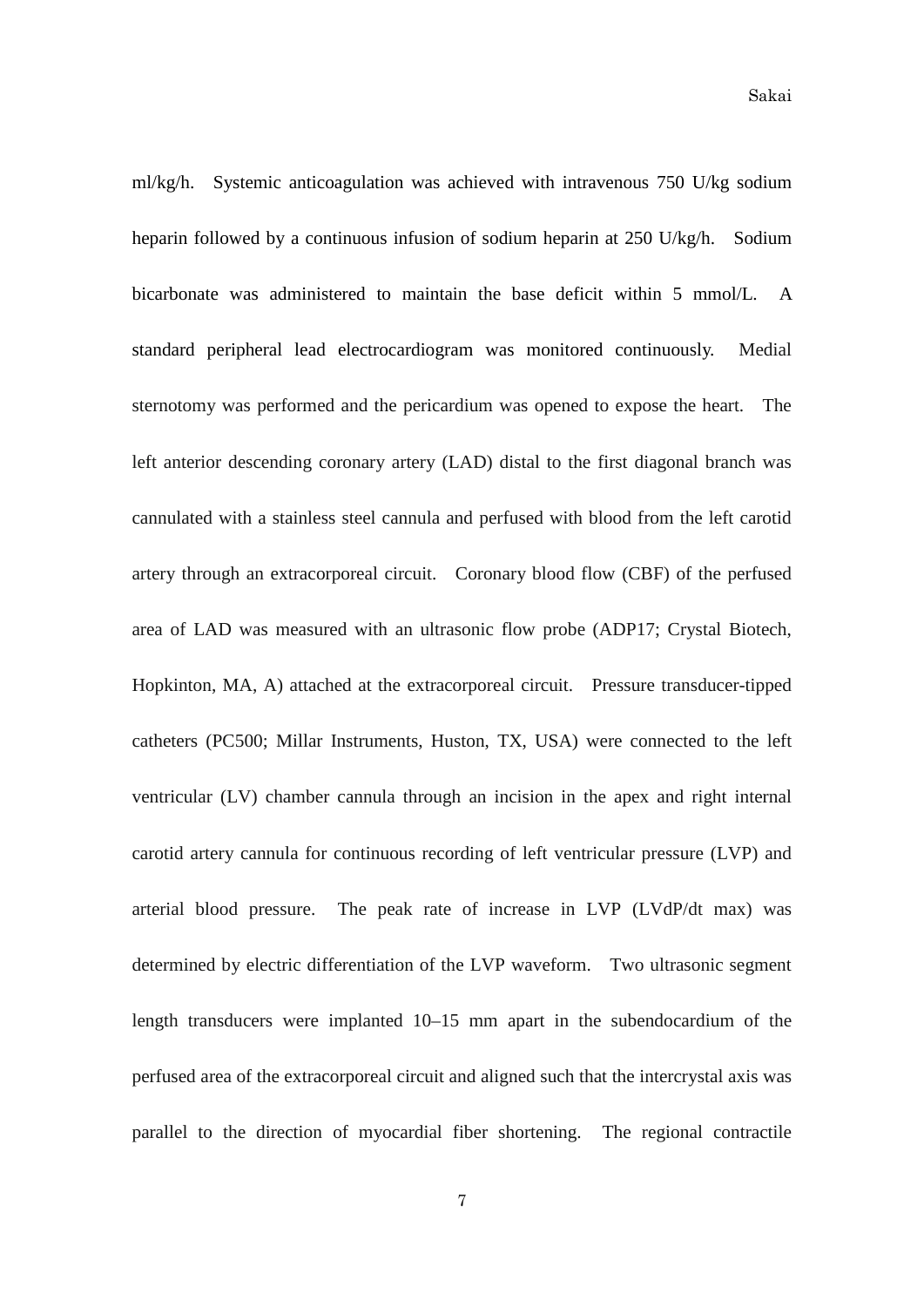function was accessed by changes in percent segment shortening (%SS). Segment length was monitored by ultrasonic amplifiers (VF-1; Crystal Biotech, Hopkinton, MA, USA). The end-systolic segment length (ESL) was determined 10 ms before maximum negative LVdp/dt, and the end-diastolic segment length (EDL) was determined 10 ms before the LVdP/dt first exceeded 140 mmHg/s (immediately before the onset of LV isovolemic contraction). %SS was calculated using the formula: %SS  $=$  (EDL− ESL)  $\times$  100  $\times$  1/EDL. All hemodynamic data were continuously monitored on a polygraph and digitized through a computer interfaced with an analog-to-digital converter (HEM; Physio-Tech, Tokyo, Japan).

#### *Experimental Protocol*

#### Study 1: myocardial stunning model

Figure 1 shows the experimental time course. Baseline systemic and coronary hemodynamics and %SS were recorded 30 min after the instrumentation was completed. Nineteen swine were randomly assigned to group A or B. Group A  $(n=9)$  received 100 % oxygen during and after ischemia. Group B (n=10) received 2% hydrogen plus 98 % oxygen during and after ischemia. All swine were subjected to 12-min ischemia with complete occlusion of the extracorporeal circuit followed by a 90-min reperfusion.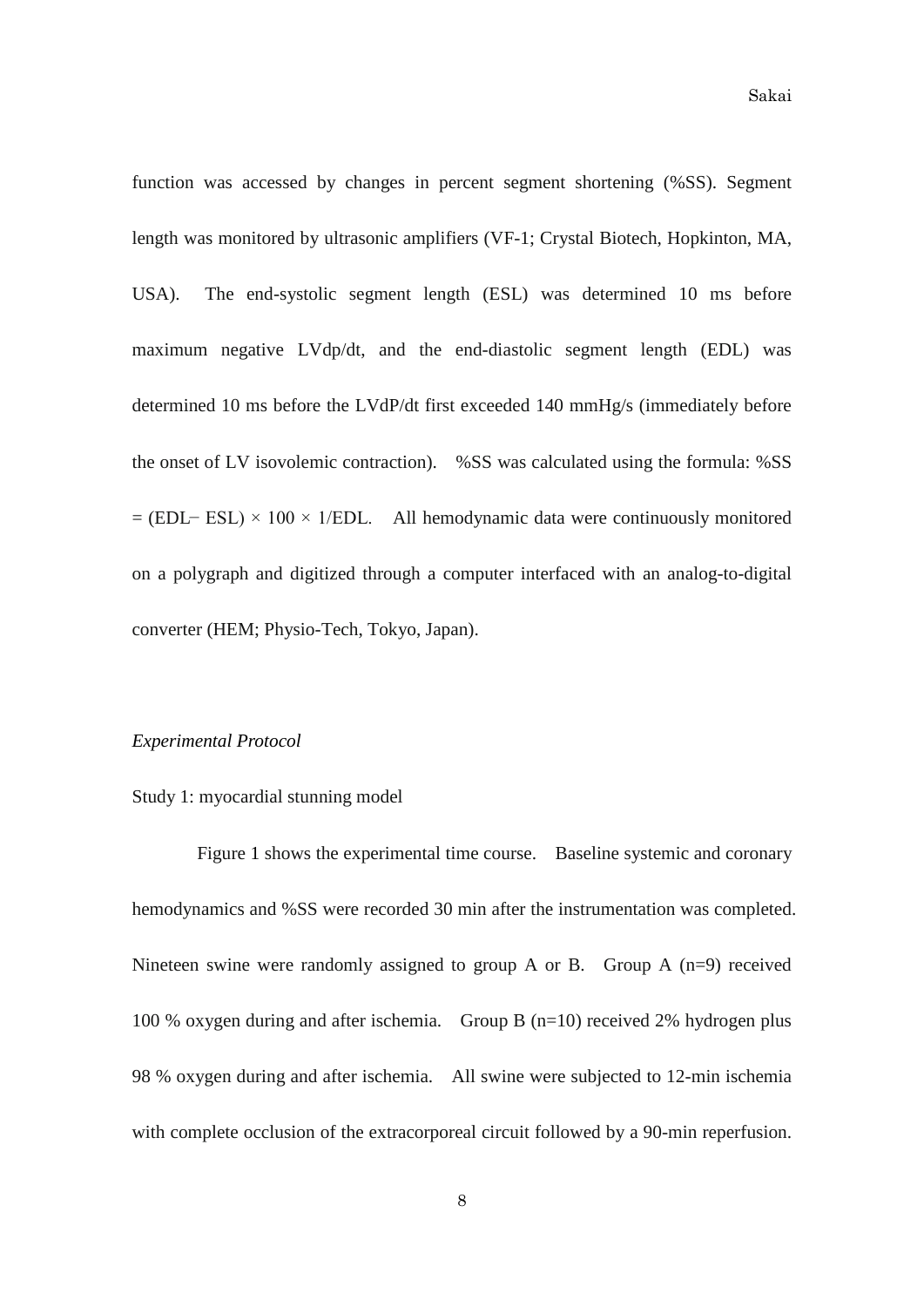Hemodynamics and contractile function were monitored continuously throughout the experiment and recorded at the time points illustrated in figure 1 (P0: baseline, R0: just before reperfusion, R5, R30, R60, and R90: 5, 30, 60, and 90 min after reperfusion, respectively). All swine received 2 mg/kg intravenous lidocaine at 1 min before reperfusion. If five or more premature ventricular contractions per minute or multifocal premature ventricular contractions were observed after reperfusion, 1 mg/kg intravenous lidocaine was administered and repeatedly given if necessary. Swine with continuous ventricular fibrillation (VF) or ventricular tachycardia (VT) after reperfusion were excluded from the study. The effects on reperfusion-induced arrhythmias were evaluated with regard to the incidence of VF or VT and the total amount of lidocaine used for 10 min after reperfusion.

#### Study 2: myocardial infarction model

Figure 2 shows the experimental time course of study 2. Baseline systemic and coronary hemodynamics and %SS were recorded 30 min after the instrumentation was completed. Thirty swine were randomly assigned to one of three groups. Group C (n = 10) received 100 % oxygen during and after ischemia. Group D (n = 10) received 2% hydrogen plus 98 % oxygen during and after ischemia. Group E ( $n = 10$ )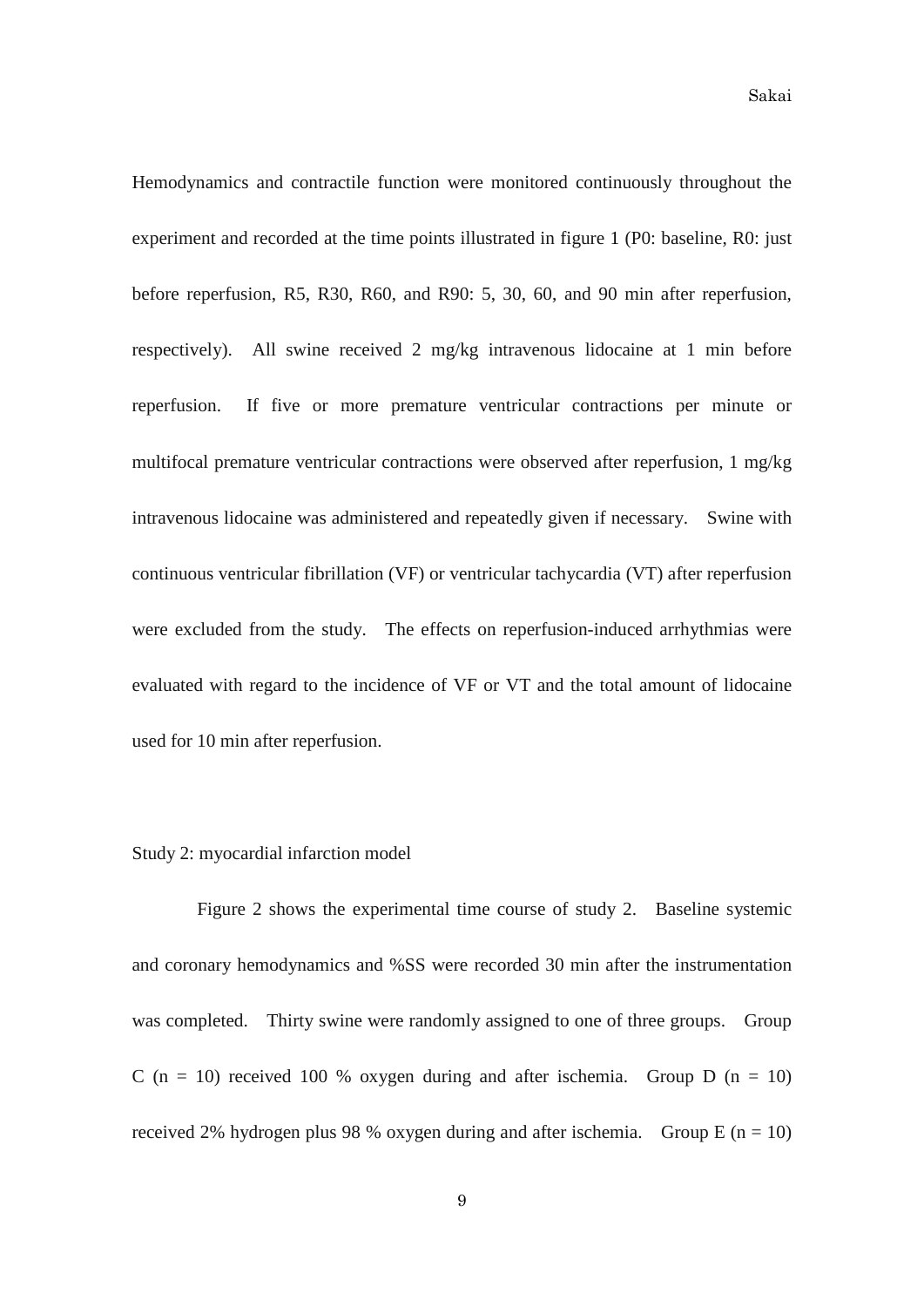received 4% hydrogen plus 96 % oxygen during and after ischemia. All swine were subjected to 40-min ischemia with complete occlusion of the extracorporeal circuit followed by a 120-min reperfusion. Hemodynamics and contractile function were monitored continuously throughout the experiment and recorded at the time points illustrated in figure 2 (P0: baseline, R0: just before reperfusion, R5, R30, R60, R90 and R120: 5, 30, 60, 90 and 120 min after reperfusion, respectively). After starting ischemia, all swine were given intravenously 800 mg of magnesium chloride and 120 mg of amiodarone over 20 min to prevent cardiac arrhythmias [17]. Swine with continuous VF or VT after reperfusion were electrically defibrillated. Swine with continuous VF or VT after a defibrillation were excluded from the study.

#### *Determination of Infarct Size (IS)*

Determination of IS was performed as described previously [17]. After final hemodynamics and contractile function data collection, the LAD was occluded. The ascending aorta was cross-clamped, and 40 ml of Evans Blue solution was injected into the left atrial appendage to stain normally perfused myocardium. Immediately thereafter, 20 mmol of potassium chloride solution was injected into the same site to induce cardiac arrest. The heart was resected, and the LV was cut into six 6–8 mm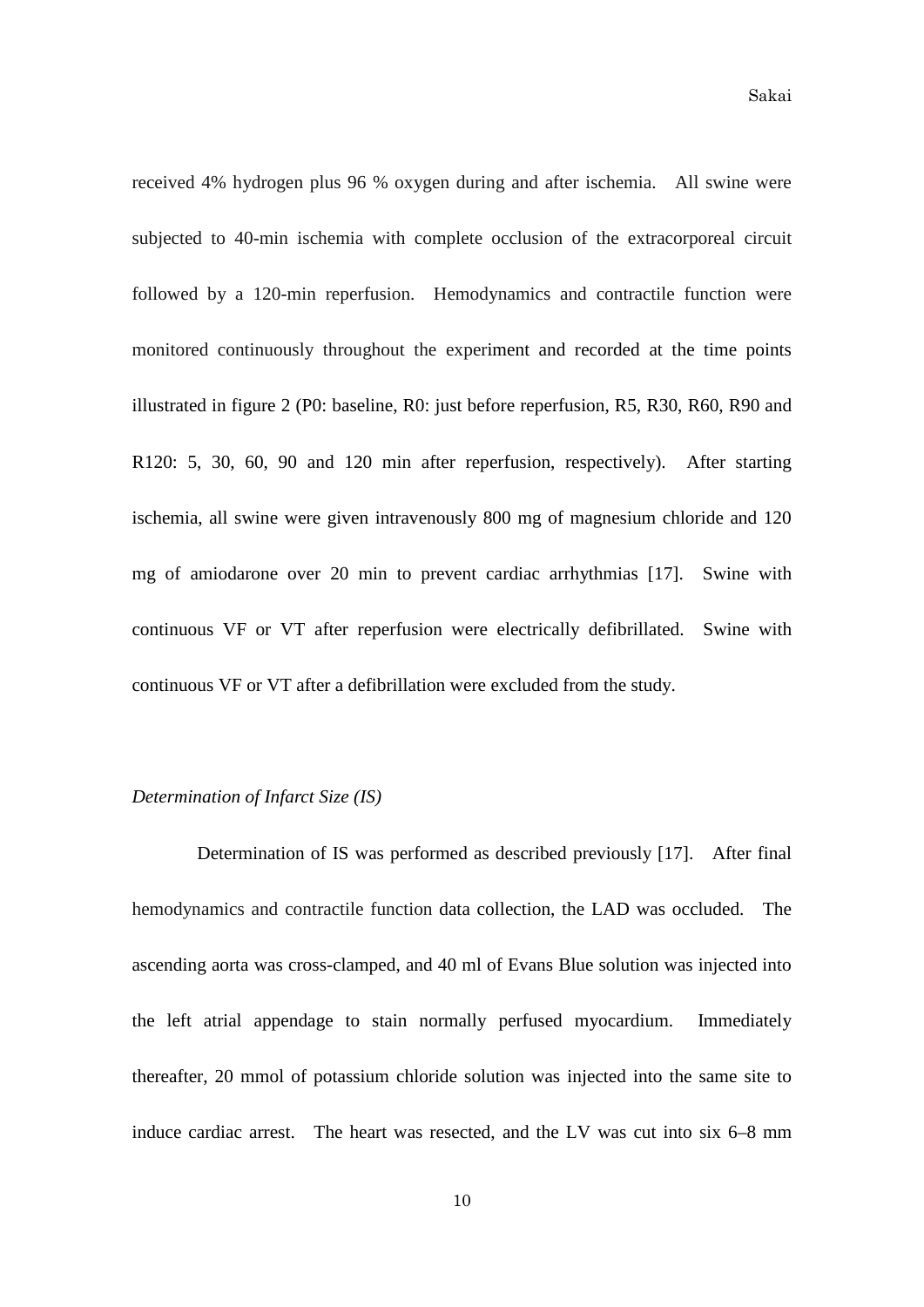slices starting 5 mm from the apex and perpendicular to the long axis. The slices were placed in 1% triphenyl tetrazolium chloride solution for 15 min to determine myocardial IS of area at risk (AAR). Photographs of each LV section were processed to divide each transection into three color areas of blue (unaffected myocardium), red (noninfarcted area of AAR), or gray (infarcted area), before performing computerized planimetry (ImageJ 1.34 software, NIH public domain, USA). The respective areas for each color from all six sections were normalized to the total sum of areas. The size of the myocardial AAR, as related to total area, and the myocardial IS in relation to AAR were calculated as follows:

AR  $[\%] = \sum (a \text{ gray1} + a \text{ red1} \dots a \text{ gray6} + a \text{ red6}) \sum (a \text{ gray1} + a \text{ red1} + a \text{ blue1} \dots a \text{ red1})$  $gray6+ a red6+ a blue6$ 

IS  $[\%] = \sum (a \text{ gray1} \dots a \text{ gray6}) / \sum (a \text{ gray1} + a \text{ red1} \dots a \text{ gray6} + a \text{ red6})$ 

# *Statistical Analysis*

All data were expressed as mean  $\pm$  SD. One-way analysis of variance (ANOVA) for non-repeated measures followed by the Bonferroni's post hoc test was used to test for differences in baseline hemodynamics and %SS. Data within groups were analyzed with one-way ANOVA for repeated measures, and data between groups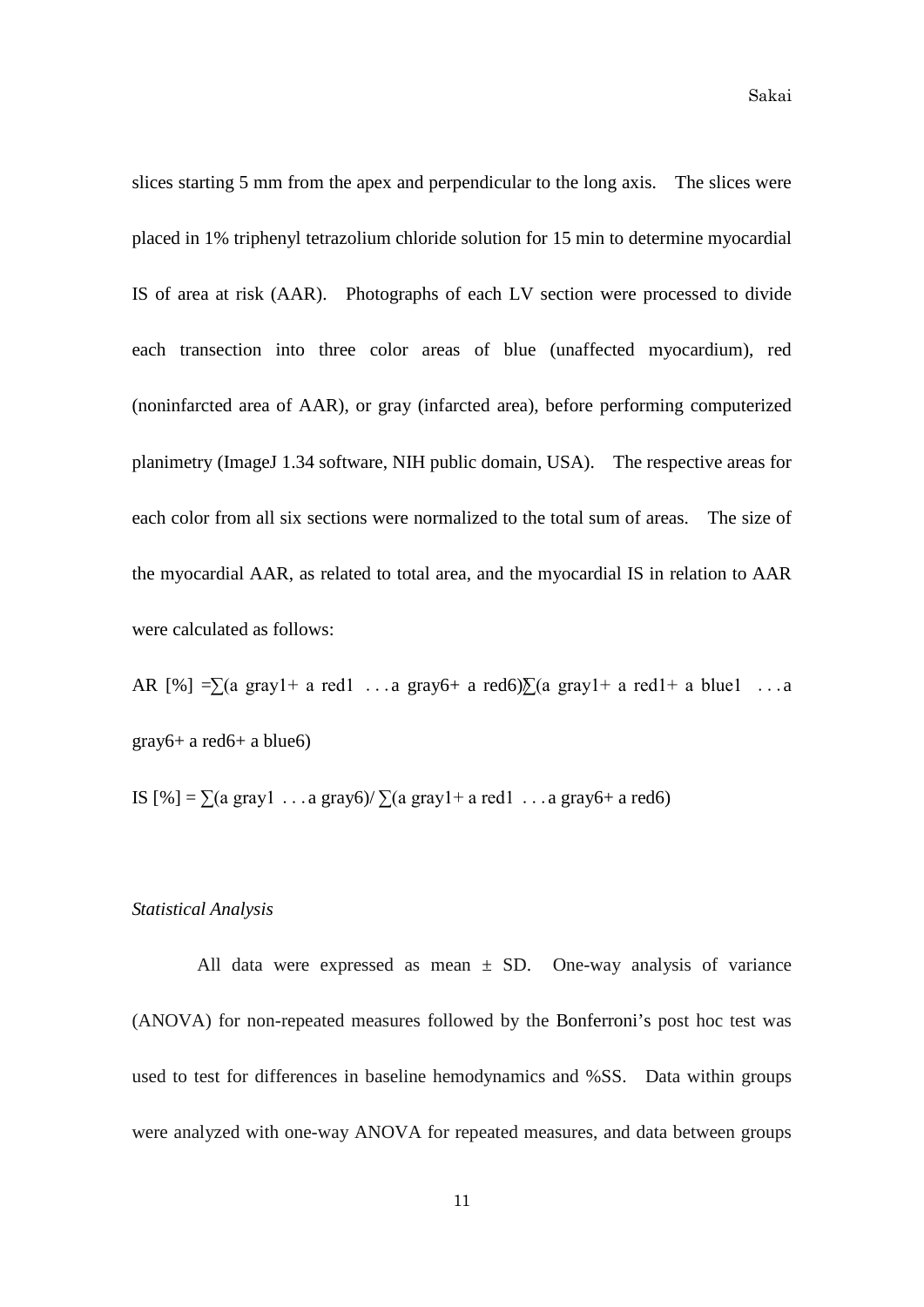were analyzed with two-way repeated measures ANOVA followed by the Bonferroni's post hoc test. P values <0.05 were considered statistically significant.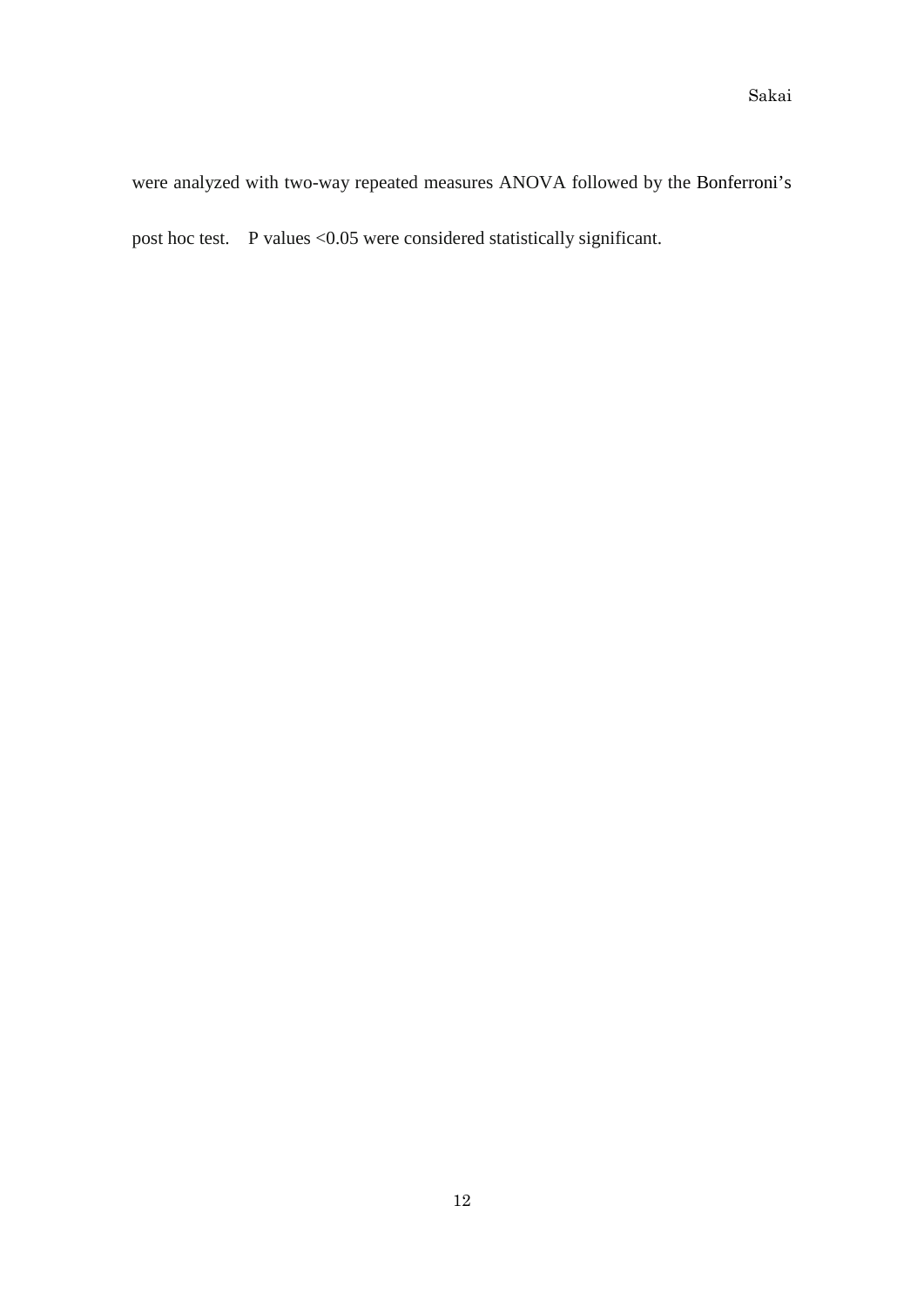# *Results*

Study 1: myocardial stunning model

Three in group A and two in group B had continuous VF or VT after reperfusion, and they were excluded from further study. Thus, results were reported for six animals in group A and eight in group B. The incidence of VF or VT and the total amount of lidocaine used were not significantly different between the groups (data not shown). There were no significant differences in weight or sex between the groups. Arterial blood gas values and blood glucose were maintained within physiological range in all swine throughout the study period (data not shown). Table 1 shows the systemic and coronary hemodynamics from baseline throughout the time course of the study 1. There were no significant differences between the groups at any measured point in heart rate (HR), mean arterial pressure (MAP), LV end-diastolic pressure (LVEDP), or LVdp/dt max. CBF increased significantly at 5 min after reperfusion and returned to baseline thereafter, and there were no significant differences at any measured point between the groups. Baseline values of %SS were  $20 \pm 5$  in group A and  $20 \pm 4$  in group B, respectively, and there was no significant difference between the groups. Figure 2 shows the percent changes of %SS from baseline throughout the time course of the study. All swine showed negative %SS values at 10 min after ischemia, which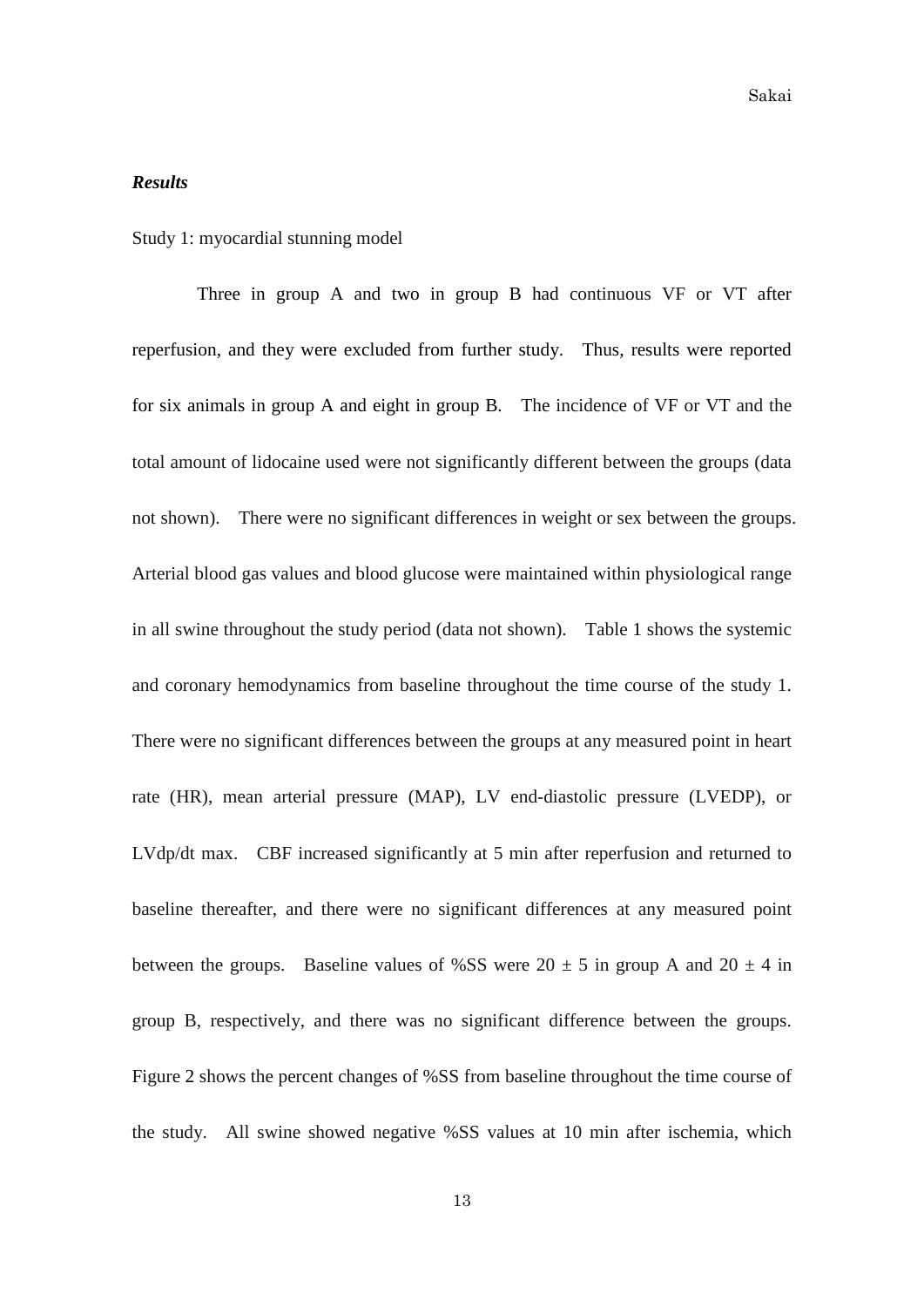Sakai

indicates bulging. The percent changes of %SS at 30-, 60-, and 90-min reperfusion in group B (72  $\pm$  14%, 75  $\pm$  9% and 79  $\pm$  14% of baseline, respectively) were significantly higher than those in group A (47  $\pm$  16%, 47  $\pm$  17% and 48  $\pm$  15% of baseline, respectively).

#### Study 2: myocardial infarction model

Seven animals were excluded from the analysis. Two swine in group C, two swine in group D and one swine in group E had VF or VT after reperfusion. One swine in group D and one swine in group E were excluded from the analysis because of failed myocardial staining. Thus, results are reported for seven animals in group D and eight in groups C and E. Table 2 shows the systemic and coronary hemodynamics throughout the time course in study 2. There were no significant differences between the groups at any measured point in HR, MAP, LVEDP, LVdp/dt max, CBF or %SS. Figure 3 shows myocardial IS in relation to AAR. The AAR for myocardial infarction as related to total LV area was  $26 \pm 4$  %,  $27 \pm 5$  %, and  $28 \pm 3$  % in groups C, D, and E, respectively. There were no significant differences among the groups. Myocardial IS in group E (32  $\pm$  10 %) was significantly lower than that in group C (46  $\pm$  6 %). During the first 10 min of reperfusion, electrical cardioversion was necessary in ten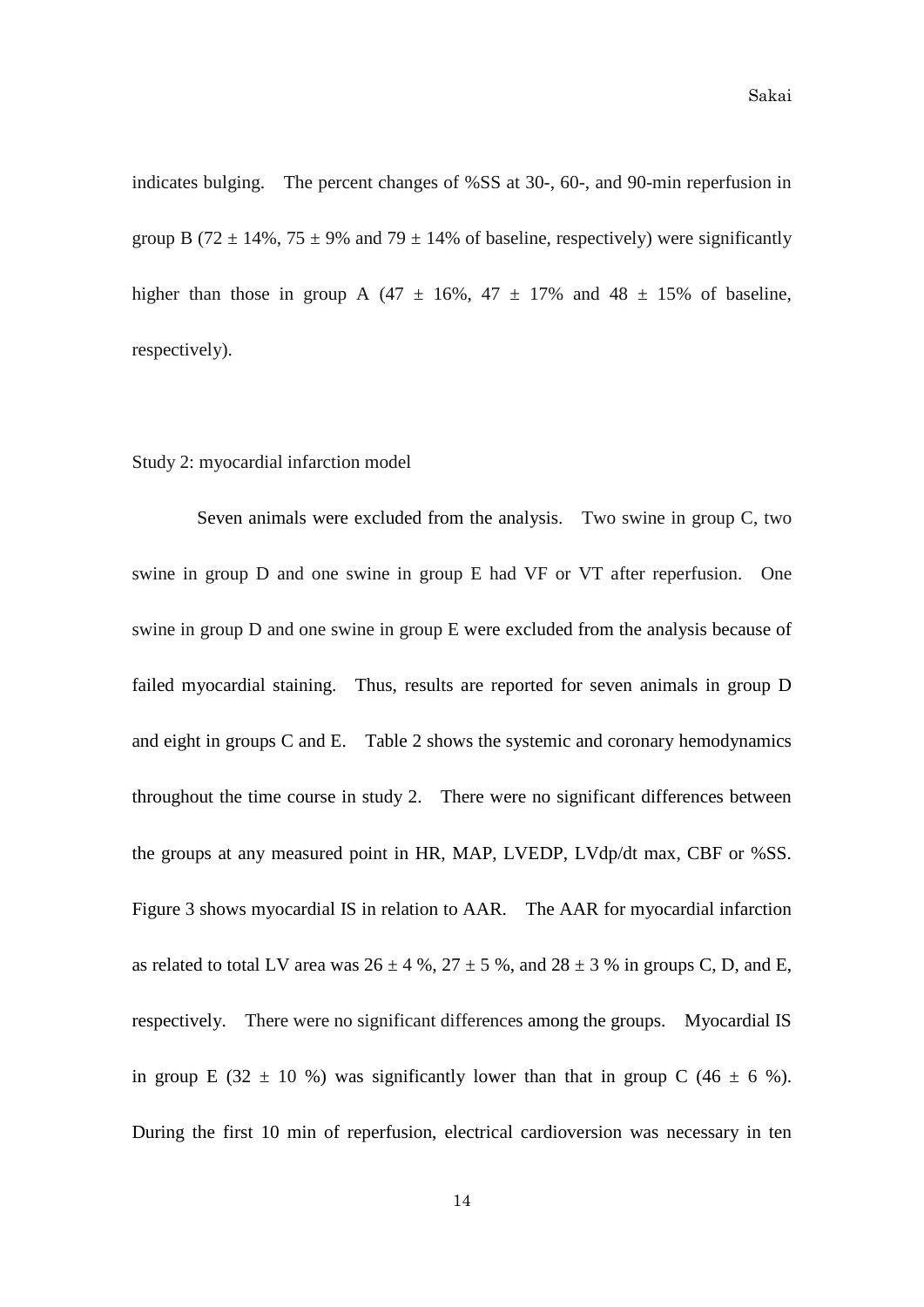animals because of sustained VT, with equal distribution over the groups.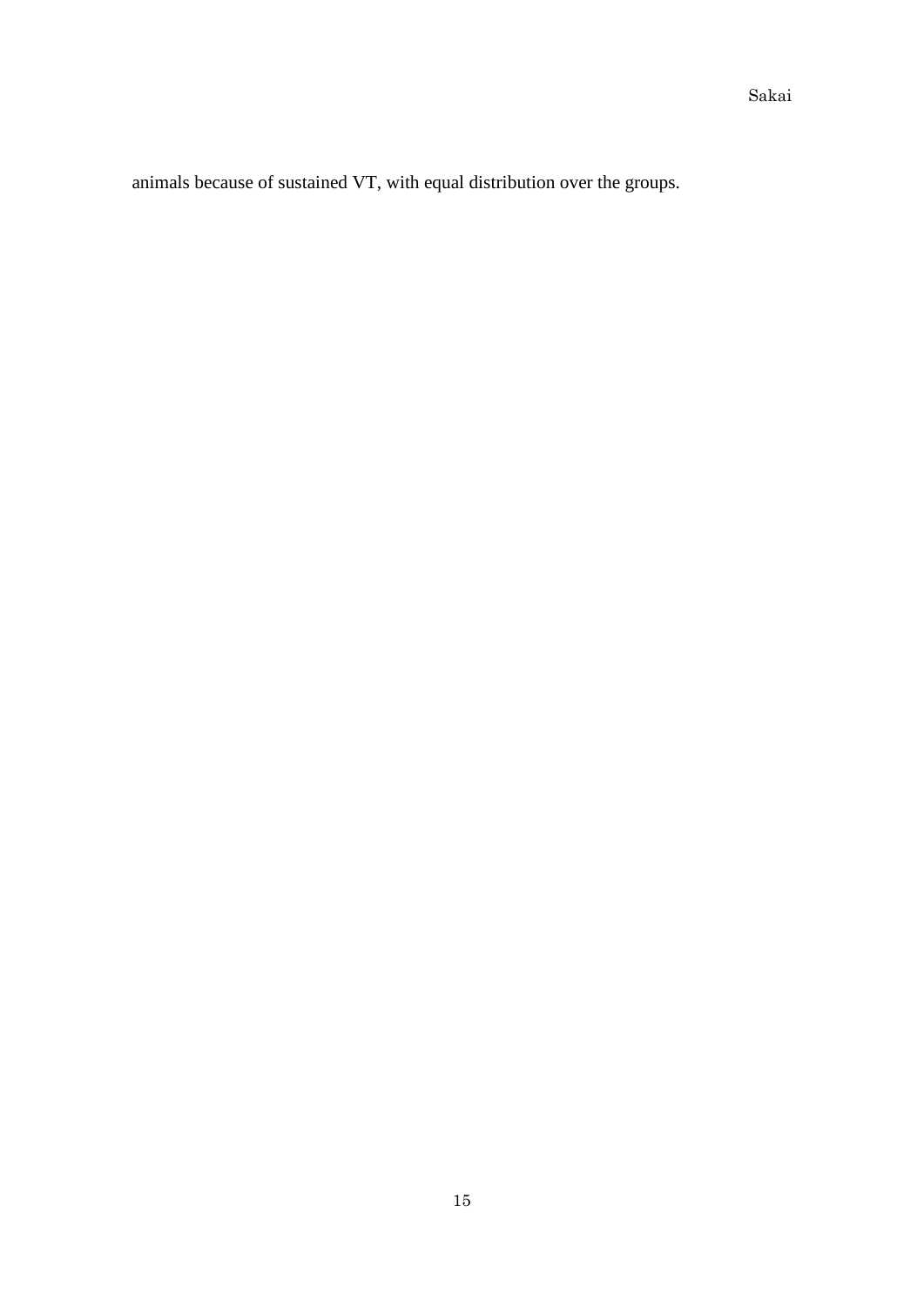## *Discussion*

The present results show that inhalation of 2%  $H_2$  gas during I/R improves the recovery from myocardial stunning, and that inhalation of  $4\%$  but not  $2\%$  H<sub>2</sub> gas reduces myocardial IS in swine.

The accelerated generation of ROS by reperfusion of ischemic myocardium is a potential mediator of reperfusion injury. Unfortunately, however, therapy to reduce ROS during early reperfusion failed to relieve this pathological cascade of oxidative damage after reperfusion injury. There are a number of possible reasons for this result. First, ROS in ischemia-reperfused hearts may have the dual roles [18, 19]. The majority of detrimental effects associated with lethal reperfusion injury are attributed to 'OH and ONOO', the highly reactive oxygen species. By comparison with these, superoxide anion radical  $(O_2^{\bullet})$  and hydrogen peroxide  $(H_2O_2)$  have less oxidative energy and, paradoxically are implicated as crucial signaling components in the establishment of favorable tolerance to oxidative stress upon ischemia–reperfusion [20, 21]. Thus, the inhibition of both pathways might offset the beneficial effect. A second major limitation for exogenous antioxidant substances is a fundamental difficulty in successfully delivering the drug to myocardial tissue at risk, and poor cellular permeability.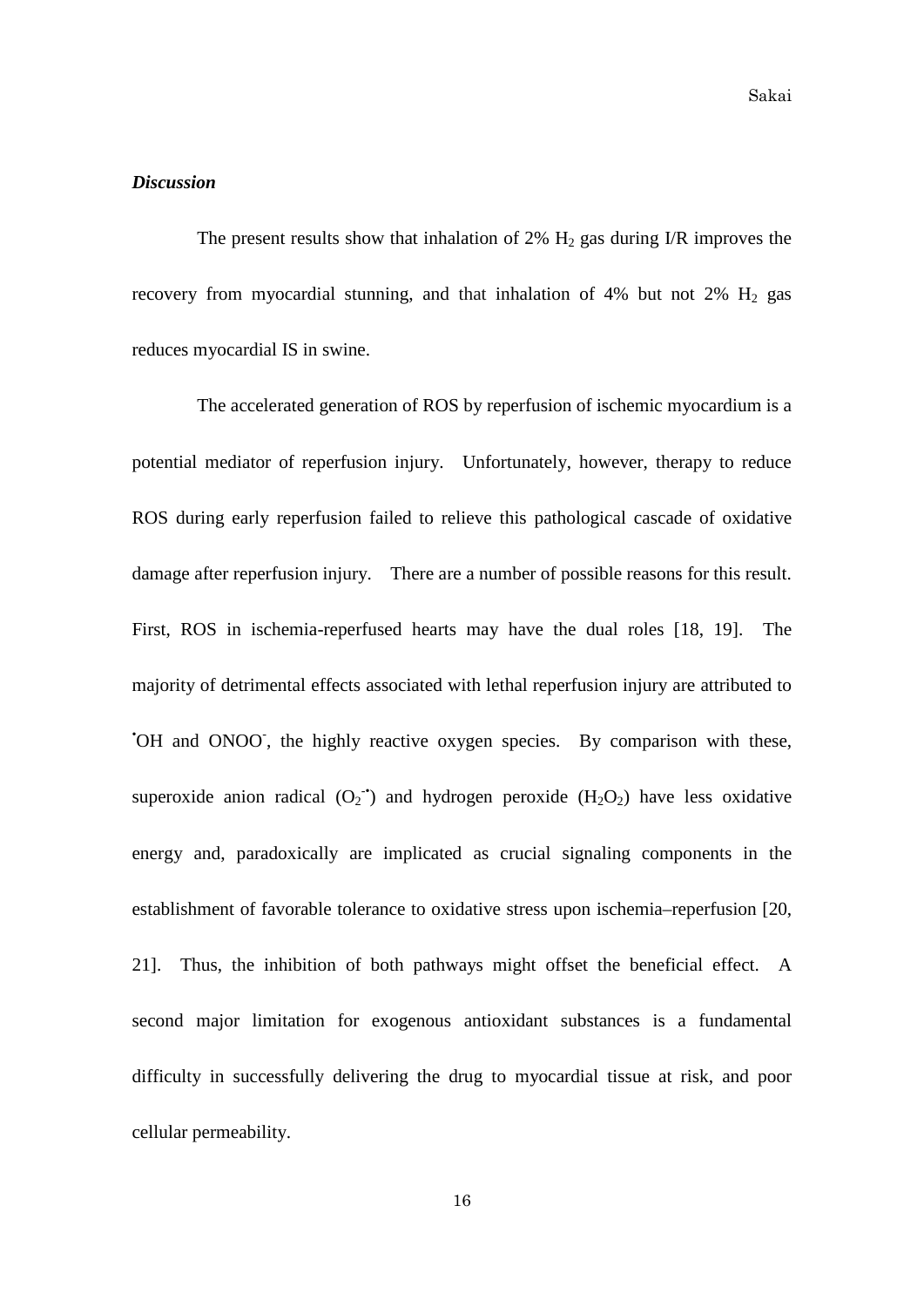On the other hand, it was demonstrated that  $H_2$  selectively reduces the detrimental ROS, OH and ONOO, and that  $H_2$  is rapidly transported and can reach 'at risk' ischemic myocardium before CBF of the occluded infarct-related artery is reestablished. Since the  $H_2$  molecule is electrically neutral and much smaller than the oxygen molecule, it easily penetrates membranes and enters cells and organelles such as a nucleus and mitochondria.

About 50% to 70% of the stunning effect to a burst of  $O_2$ -derived free radicals liberated during the first few minutes of reperfusion with arterial blood [22]. In the present study, inhalation of  $2\%$  H<sub>2</sub> gas improved regional contractile function at I/R area, whereas it did not affect HR, MAP, LVEDP, LVdp/dt max, or CBF. Thus, it is unlikely that systemic and coronary hemodynamics played any role in the present results.

In addition to ROS reduction, some possible mechanisms involved in the beneficial effect of  $H_2$  have been postulated. Sun et al. [23] demonstrated that hydrogen-rich saline administered at 5 min before the reperfusion reduced myocardial IS and plasma and myocardial malondialdehyde in the rat LAD occlusion model. They also showed that hydrogen-rich saline inhibited activation of down-stream caspase-3 and reduced apoptosis of cardiomyocytes. Zhang et al. [24] demonstrated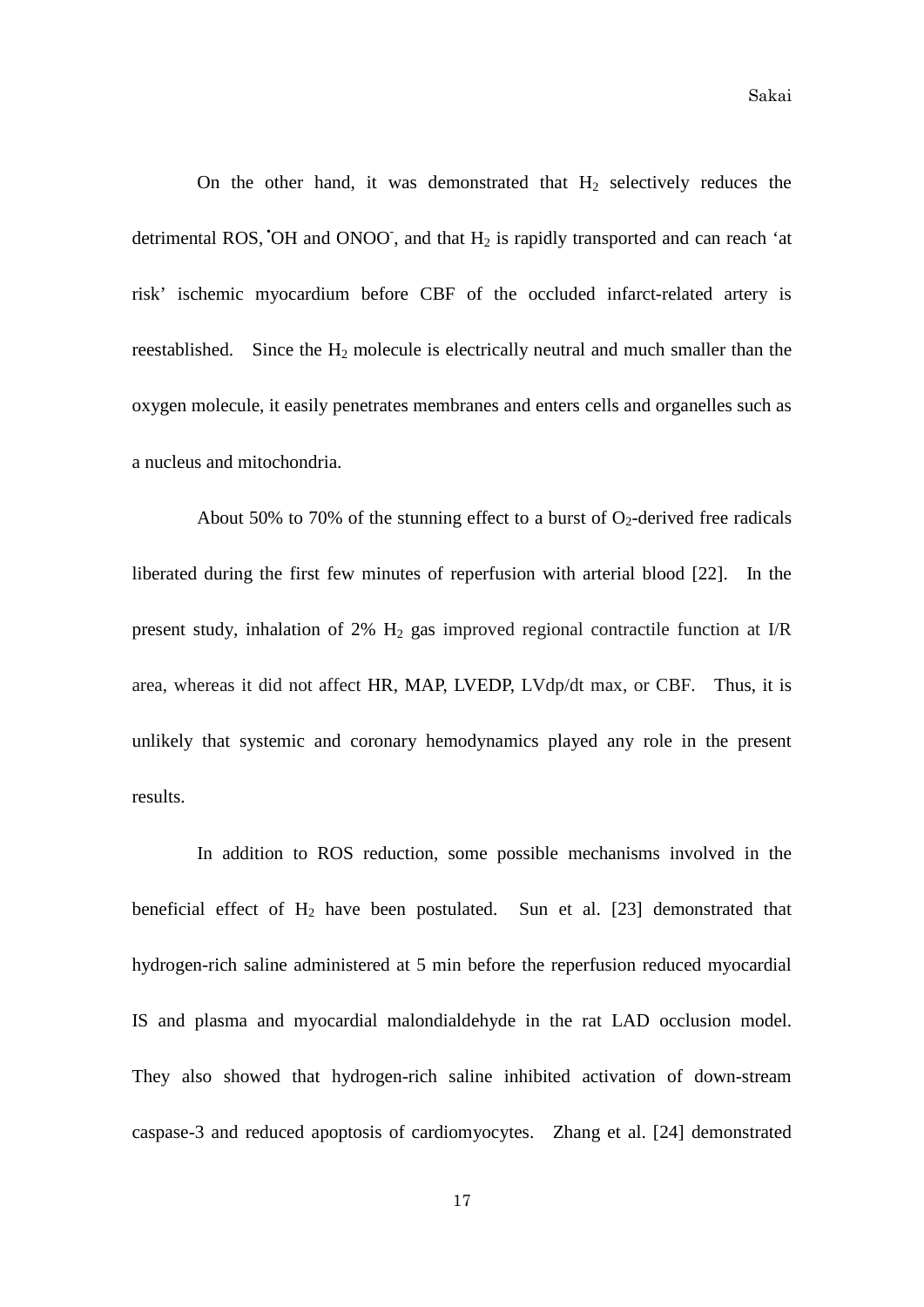Sakai

that hydrogen-rich saline decreased neutrophil infiltration, 3-nitrotyrosine level and expression of intracellular adhesion molecule 1 and attenuated the increase of proinflammatory cytokines in the rat LAD occlusion model. Thus  $H_2$  would have anti-apoptotic and anti-inflammatory effects.

VF and VT often occurred at reperfusion in an in vivo model of myocardial infarction and stunning. Therefore, we administered magnesium chloride and amiodarone in the myocardial infarction model, and lidocaine in the myocardial stunning model. Consequently, there were no significant differences among groups in the incidence of VF or VT.

In summary, inhalation of 2%  $H_2$  gas during I/R improves the recovery from myocardial stunning, and inhalation of 4% but not 2%  $H_2$  gas reduces myocardial IS in anesthetized open-chest swine.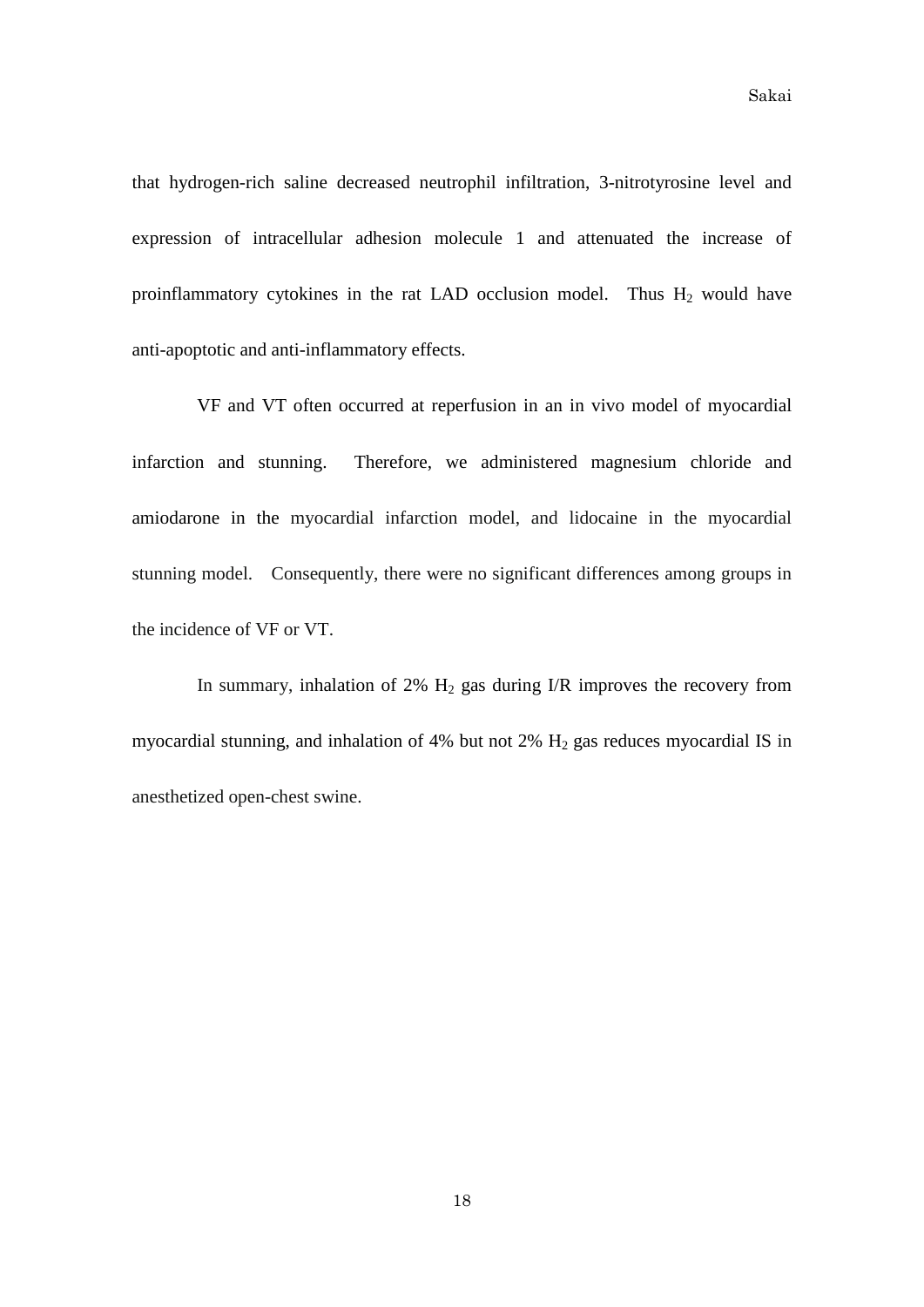# *References*

- 1. Zweier JL. Measurement of superoxide-derived free radicals in the reperfused heart. Evidence for a free radical mechanism of reperfusion injury. J Biol Chem. 1988:263; 1353–1357.
- 2. Bolli R, Patel BS, Jeroudi MO, Lai EK, McCay PB. Demonstration of free radical generation in ''stunned" myocardium of intact dogs with the use of the spin trap alpha-phenyl N-tert-butyl nitrone. J Clin Invest 1998:82; 476–485.
- 3. Hoek TV, Becker LB, Shao ZH, Li CQ, Schumacker PT. Preconditioning in cardiomyocytes protects by attenuating oxidant stress at reperfusion, Circ Res 2000:86; 541–548.
- 4. Ohsawa I, Ishikawa M, Takahashi K, Watanabe M, Nishimaki K, Yamagata K, et al. Hydrogen acts as a therapeutic antioxidant by selectively reducing cytotoxic oxygen radicals. Nature Med 2007:13; 688-694.
- 5. Buchholz BM, Kaczorowski DJ, Sugimoto R, Yang R, Wang Y, Billiar TR, et al. Hydrogen inhalation ameliorates oxidative stress in transplantation induced intestinal graft injury. Am J Transplant 2008:8; 2015-2024.
- 6. Fukuda K, Asoh S, Ishikawa M, Yamamoto Y, Ohsawa I, Ohta S. Inhalation of hydrogen gas suppresses hepatic injury caused by ischemia/reperfusion through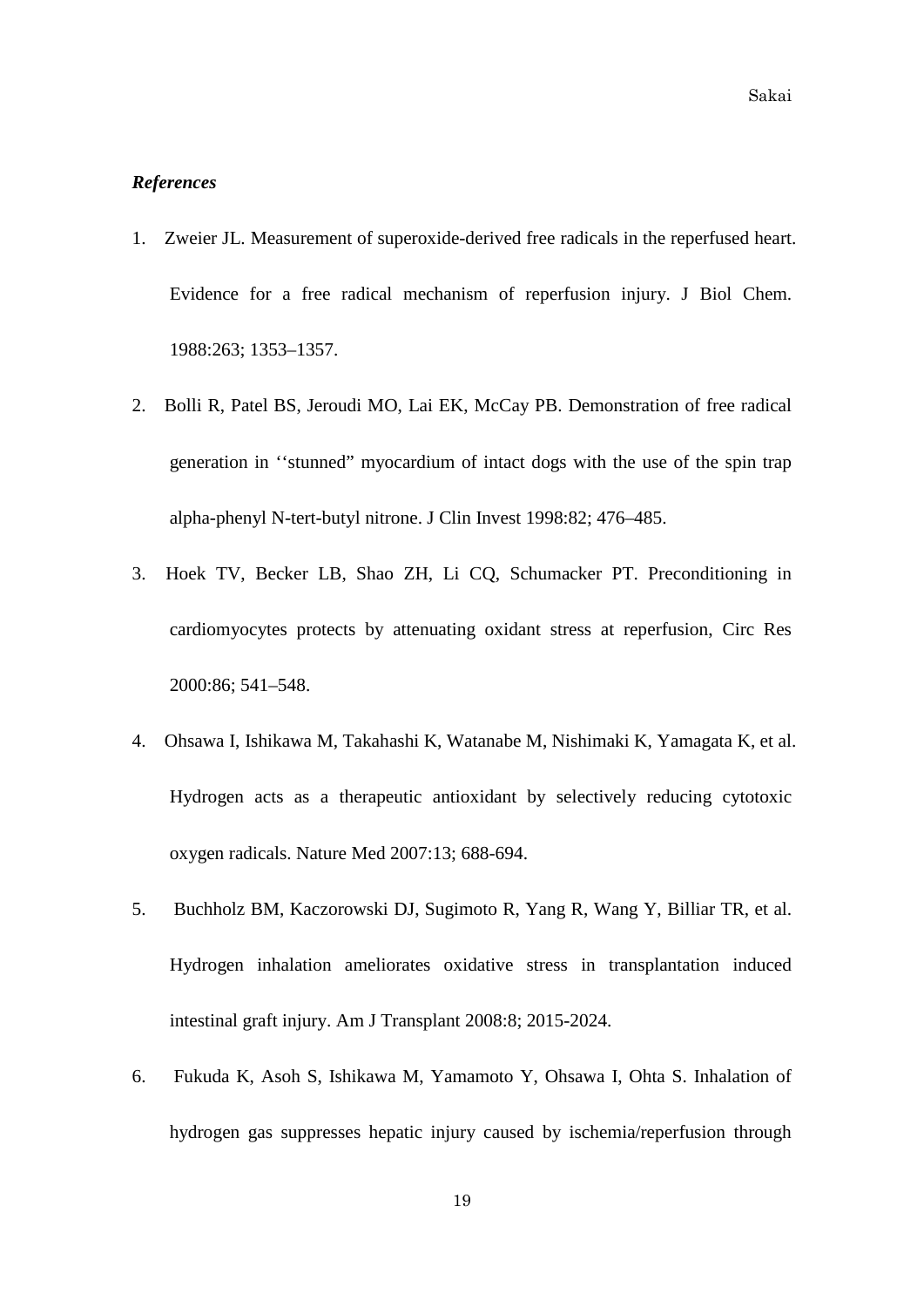reducing oxidative stress. Biochem Biophys Res Commun 2007:361; 670-674.

- 7. Shingu C, Koga H, Hagiwara S, Matsumoto S, Goto K, Yokoi I, et al. Hydrogen-rich saline solution attenuates renal ischemia-reperfusion injury. J Anesth 2010:24; 569-574.
- 8. Hayashida K, Sano M, Ohsawa I, Shinmura K, Tamaki K, Kimura K, et al. Inhalation of hydrogen gas reduces infarct size in the rat model of myocardial ischemia-reperfusion injury." Biochem Biophys Res Commun 2008:373; 30-35.
- 9. Bolli R, Zughaib M, Li XY, Tang XL, Sun JZ, Triana JF, et al. Recurrent ischemia in the canine heart causes recurrent bursts of free radical production that have a cumulative effect on contractile function. A pathophysiological basis for chronic myocardial "stunning". J Clin Invest 1995:96; 1066–1084.
- 10. Kim SJ, Ghaleh B, Kudej RK, Huang CH, Hintze TH, Vatner SF. Delayed enhanced nitric oxide-mediated coronary vasodilation following brief ischemia and prolonged reperfusion in conscious dogs. Circ Res 1997:81; 53–59.
- 11. Sun JZ, Tang XL, Park SW, Qiu Y, Turrens JF, Bollo R. Evidence for an essential role of reactive oxygen species in the genesis of late preconditioning against myocardial stunning in conscious pigs. J Clin Invest 1996:97; 562–576.
- 12. Kim SJ, Depre C, Vatner SF. Novel mechanisms mediating stunned myocardium.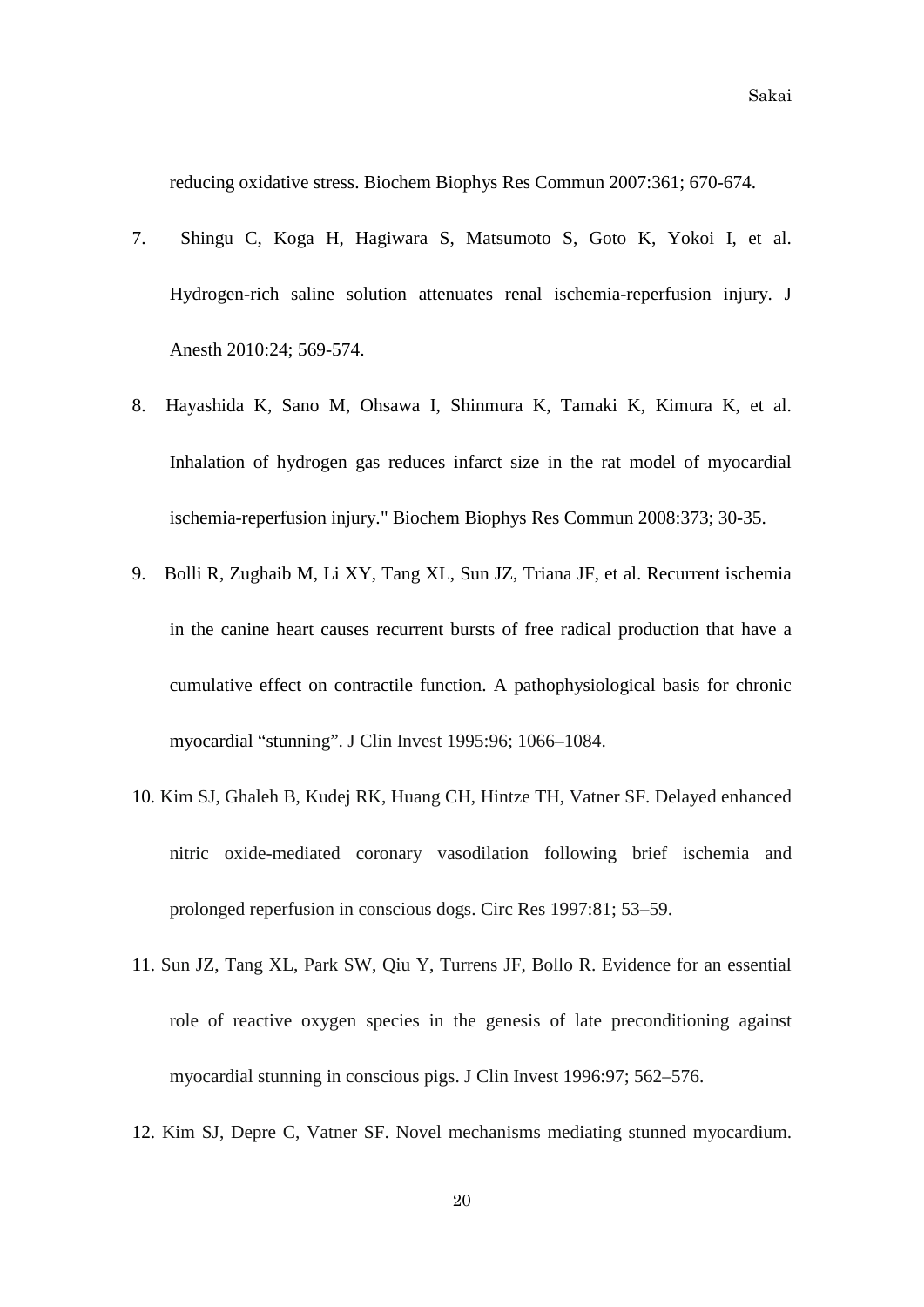Heart Fail Rev 2003:8; 143–153.

- 13. Sun JZ, Kaur H, Halliwell B, [Li XY,](http://www.ncbi.nlm.nih.gov/pubmed?term=%22Li%20XY%22%5BAuthor%5D) [Bolli R.](http://www.ncbi.nlm.nih.gov/pubmed?term=%22Bolli%20R%22%5BAuthor%5D) Use of aromatic hydroxylation of phenylalanine to measure production of hydroxyl radicals after myocardial ischemia in vivo: direct evidence for a pathogenetic role of the hydroxyl radical in myocardial stunning. Circ Res 1993:73; 534–549.
- 14. Bolli R, Patel BS, Zhu WX, [O'Neill PG,](http://www.ncbi.nlm.nih.gov/pubmed?term=%22O) [Hartley CJ,](http://www.ncbi.nlm.nih.gov/pubmed?term=%22Hartley%20CJ%22%5BAuthor%5D) [Charlat ML,](http://www.ncbi.nlm.nih.gov/pubmed?term=%22Charlat%20ML%22%5BAuthor%5D) [et](http://www.ncbi.nlm.nih.gov/pubmed?term=%22Roberts%20R%22%5BAuthor%5D) al. The iron chelator desferrioxamine attenuated postischemic ventricular dysfunction. Am J Physiol 1987:253; H1372–H1380.
- 15. Farber NE, Vercellotti GM, Jacob HS, [Jacob HS,](http://www.ncbi.nlm.nih.gov/pubmed?term=%22Jacob%20HS%22%5BAuthor%5D) [Pieper GM,](http://www.ncbi.nlm.nih.gov/pubmed?term=%22Pieper%20GM%22%5BAuthor%5D) [Gross GJ.](http://www.ncbi.nlm.nih.gov/pubmed?term=%22Gross%20GJ%22%5BAuthor%5D) Evidence for a role of iron-catalyzed oxidants in functional and metabolic stunning in canine heart. Circ Res 1988:63; 351–360.
- 16. Shibata I, Yoshitomi O, Use T, Ureshino H, Cho S, Maekawa T, et al. Administration of the Rho-kinase inhibitor fasudil before ischemia or just after reperfusion, but not 30 min after reperfusion, protects the stunned myocardium in swine. Cardiovasc Drugs Ther 2008:22; 293–298.
- 17. [Baumert JH,](http://www.ncbi.nlm.nih.gov/pubmed?term=%22Baumert%20JH%22%5BAuthor%5D) [Hein M,](http://www.ncbi.nlm.nih.gov/pubmed?term=%22Hein%20M%22%5BAuthor%5D) [Gerets C,](http://www.ncbi.nlm.nih.gov/pubmed?term=%22Gerets%20C%22%5BAuthor%5D) [Baltus T,](http://www.ncbi.nlm.nih.gov/pubmed?term=%22Baltus%20T%22%5BAuthor%5D) [Hecker KE,](http://www.ncbi.nlm.nih.gov/pubmed?term=%22Hecker%20KE%22%5BAuthor%5D) [Rossaint R.](http://www.ncbi.nlm.nih.gov/pubmed?term=%22Rossaint%20R%22%5BAuthor%5D) The Effect of Xenon Anesthesia on the Size of Experimental Myocardial Infarction. Anesth Analg 2007:105; 1200–1206.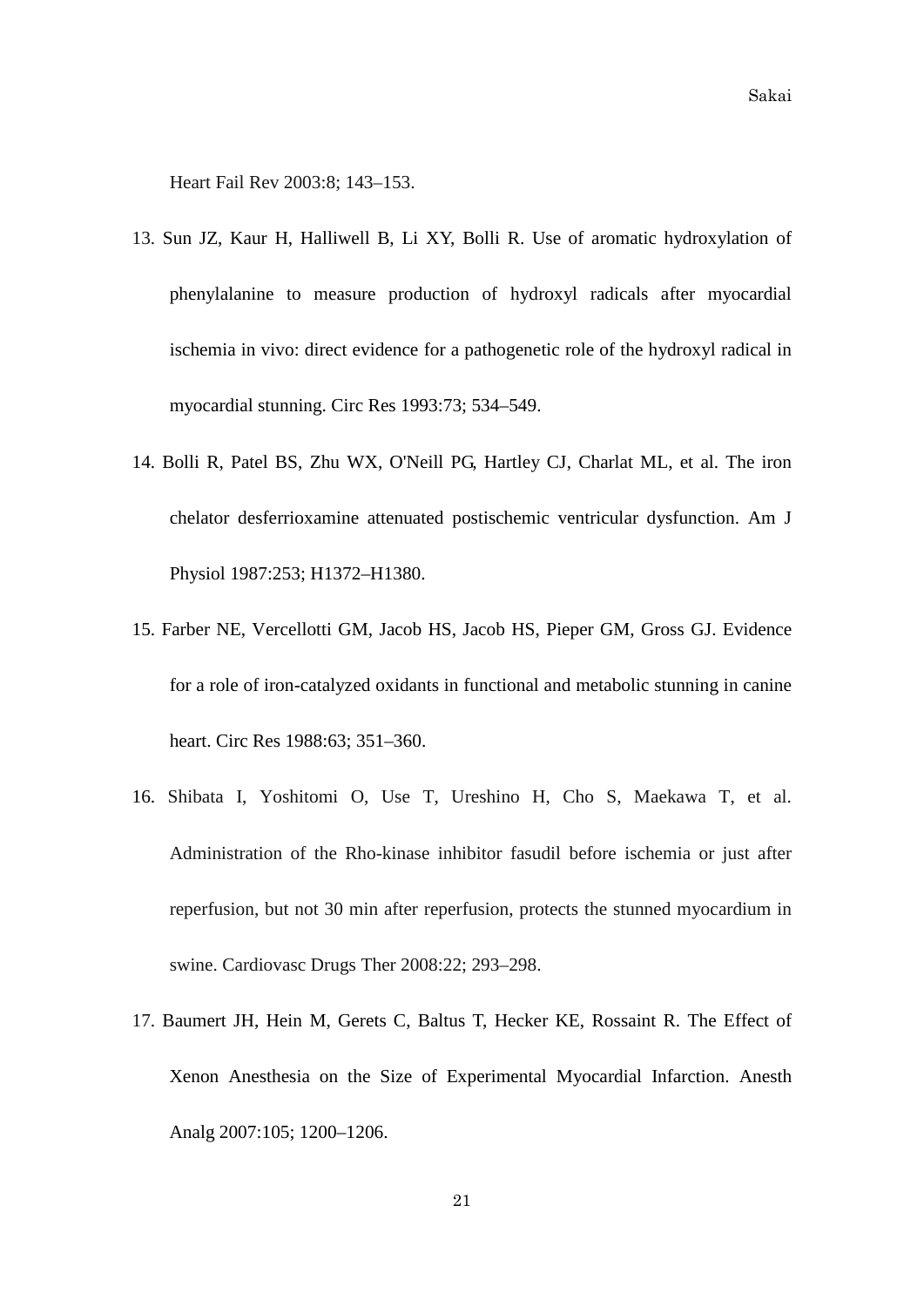- 18. Flaherty JT, Pitt B, Gruber JW, Heuser RR, Rothbaum DA, Burwell LR, et al. Recombinant human superoxide dismutase (h-SOD) fails to improve recovery of ventricular function in patients undergoing coronary angioplasty for acute myocardial infarction, Circulation 1994:89; 1982–1991.
- 19. Richard VJ, Murry CE, Jennings RB, Reimer KA. Therapy to reduce free radicals during early reperfusion does not limit the size of myocardial infarcts caused by 90 minutes of ischemia in dogs, Circulation 1988:78; 473–480.
- 20. Penna C, Rastaldo R, Mancardi D, Raimonds S, Cappello S, Gattullo D, et al. Post-conditioning induced cardioprotection requires signaling through a redox-sensitive mechanism, mitochondrial ATP-sensitive K+ channel and protein kinase C activation, Basic Res Cardiol 2006:101; 180–189.
- 21. Downey JM, Cohen MV. Cohen, A really radical observation—a comment on Penna et al. Basic Res Cardiol 2006:101; 190–191.
- 22. Kloner RA, Jennings RB. Consequences of brief ischemia: stunning, preconditioning, and their clinical implications: part 1. Circulation 2001:104; 2981-2989.
- 23. Sun Q, Kang Z, Cai J, Liu W, Liu Y, Zhang JH, et al. Hydrogen-rich saline protects myocardium against ischemia/reperfusion injury in rats." Exp Biol Med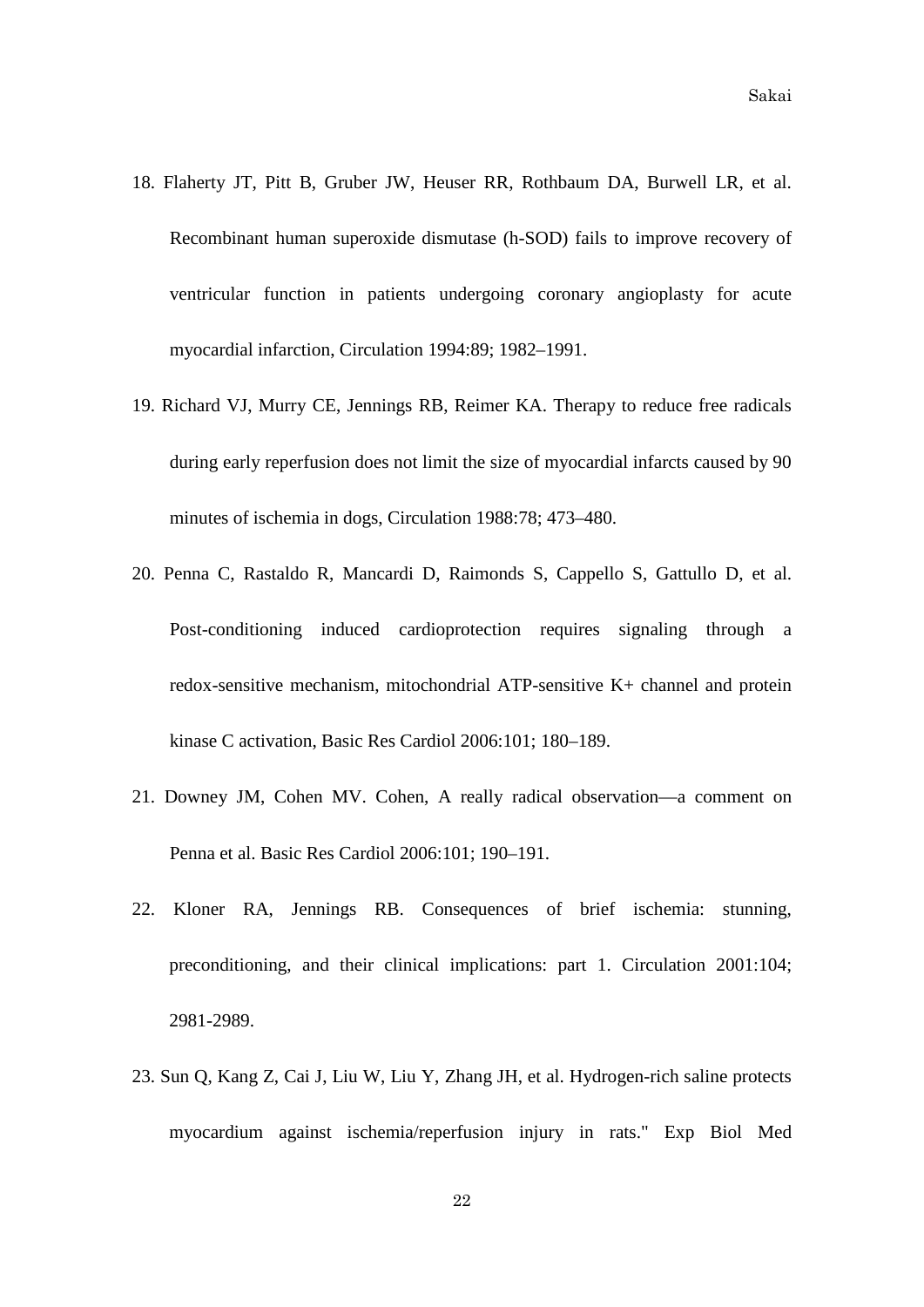(Maywood) 2009:234; 1212-1219.

24. Zhang Y, Sun Q, He B, Xiao J, Wang Z, Sun X. Anti-inflammatory effect of hydrogen-rich saline in a rat model of regional myocardial ischemia and reperfusion. Int J Cardiol 2011:148; 91-95.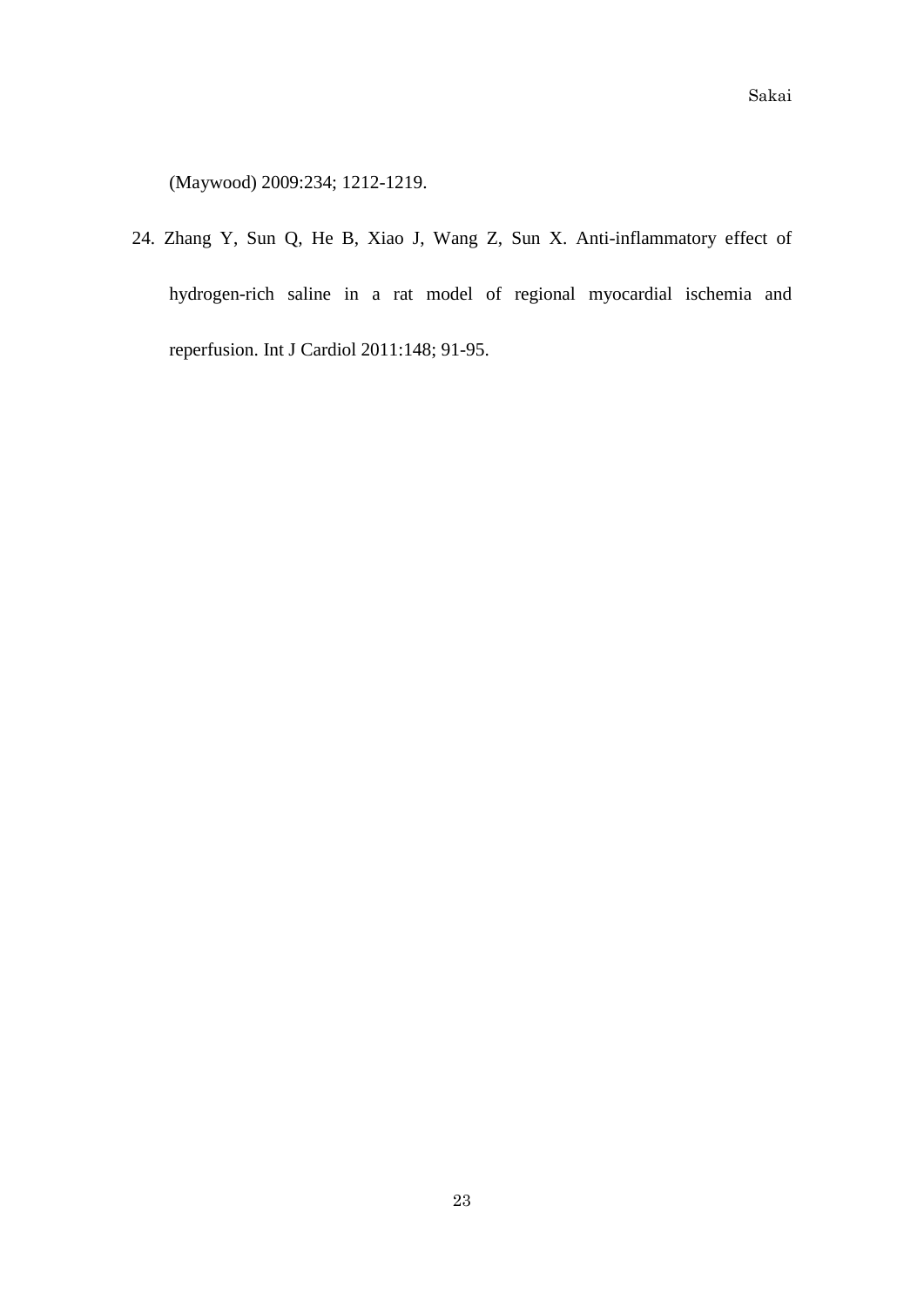# *Legends of Illustrations*

Figure 1. Experimental time course

Figure 2. Recovery of percent segment shortening

Values are expressed as mean  $\pm$  SD. \*: p < 0.05 vs Group A. Diamond: Group A, square: Group B. Ischemia  $10 = 10$  min after ischemia; R 5, R 30, R 60, and R 90 = 5, 30, 60, and 90 min after reperfusion.

Figure 3. Myocardial infarct size in relation to area at risk (AAR)

Values are expressed as mean  $\pm$  SD. \*: p < 0.05 vs Group C.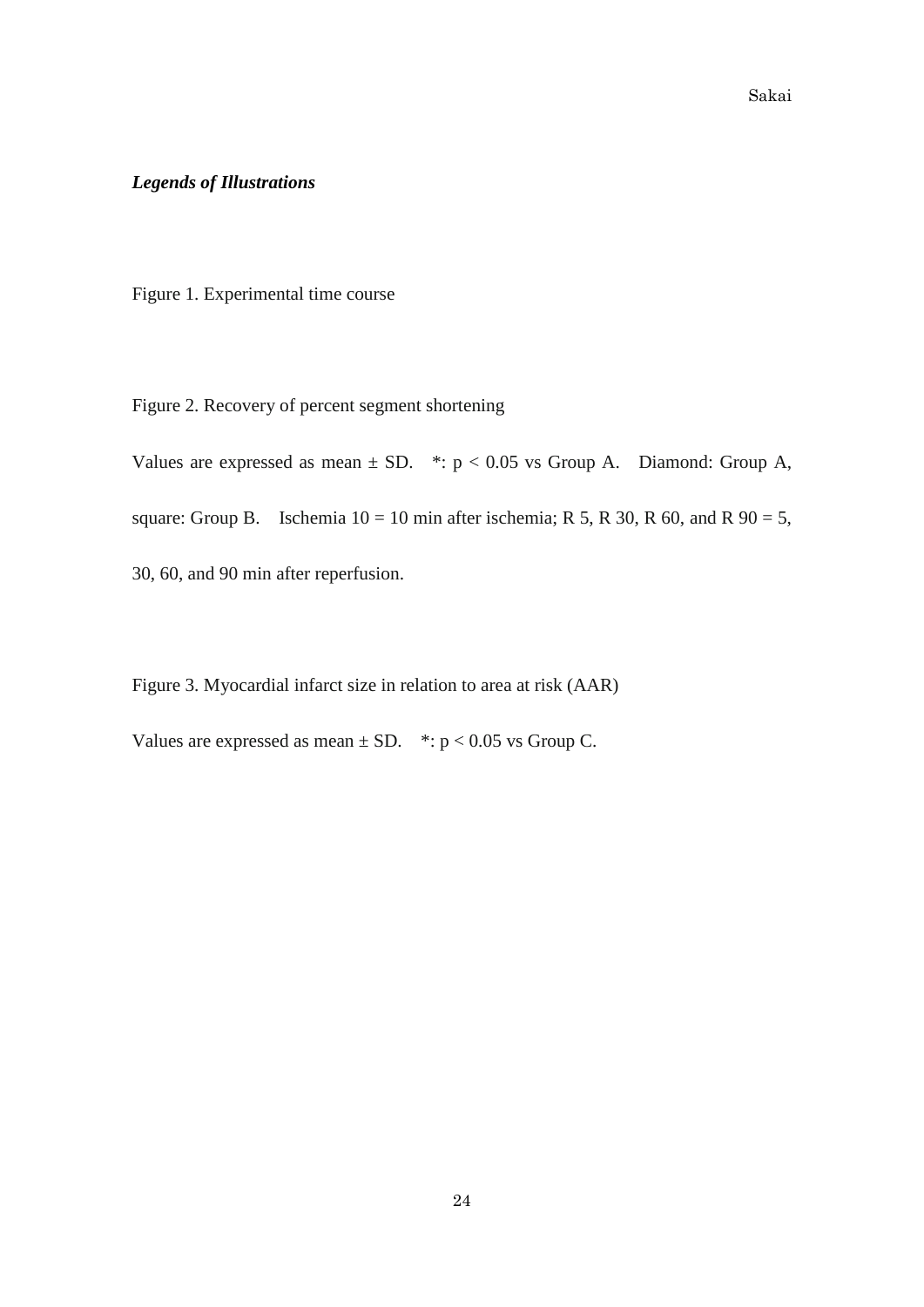# Figure 1



# Study 2: myocardial infarction model

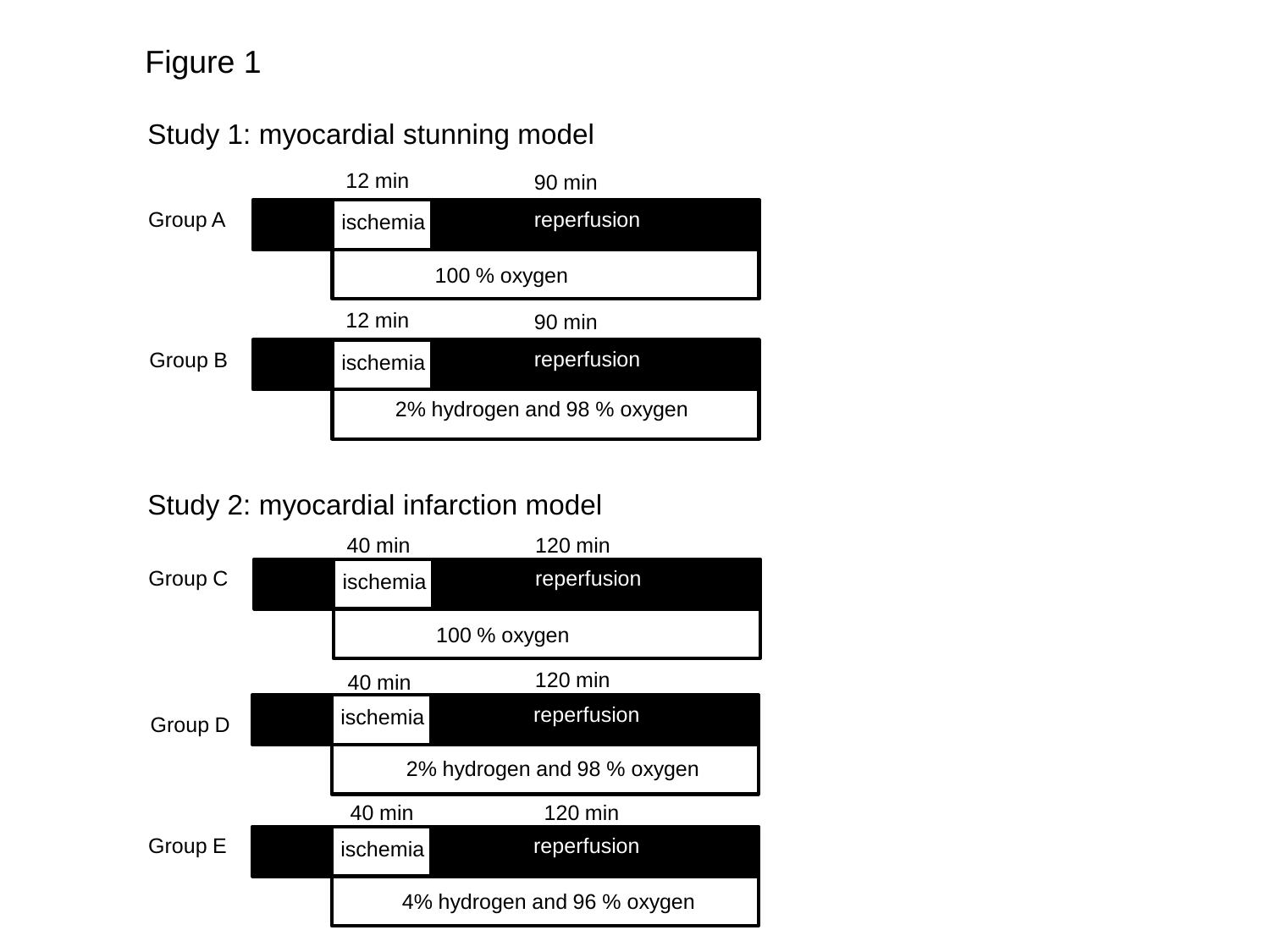Figure 2

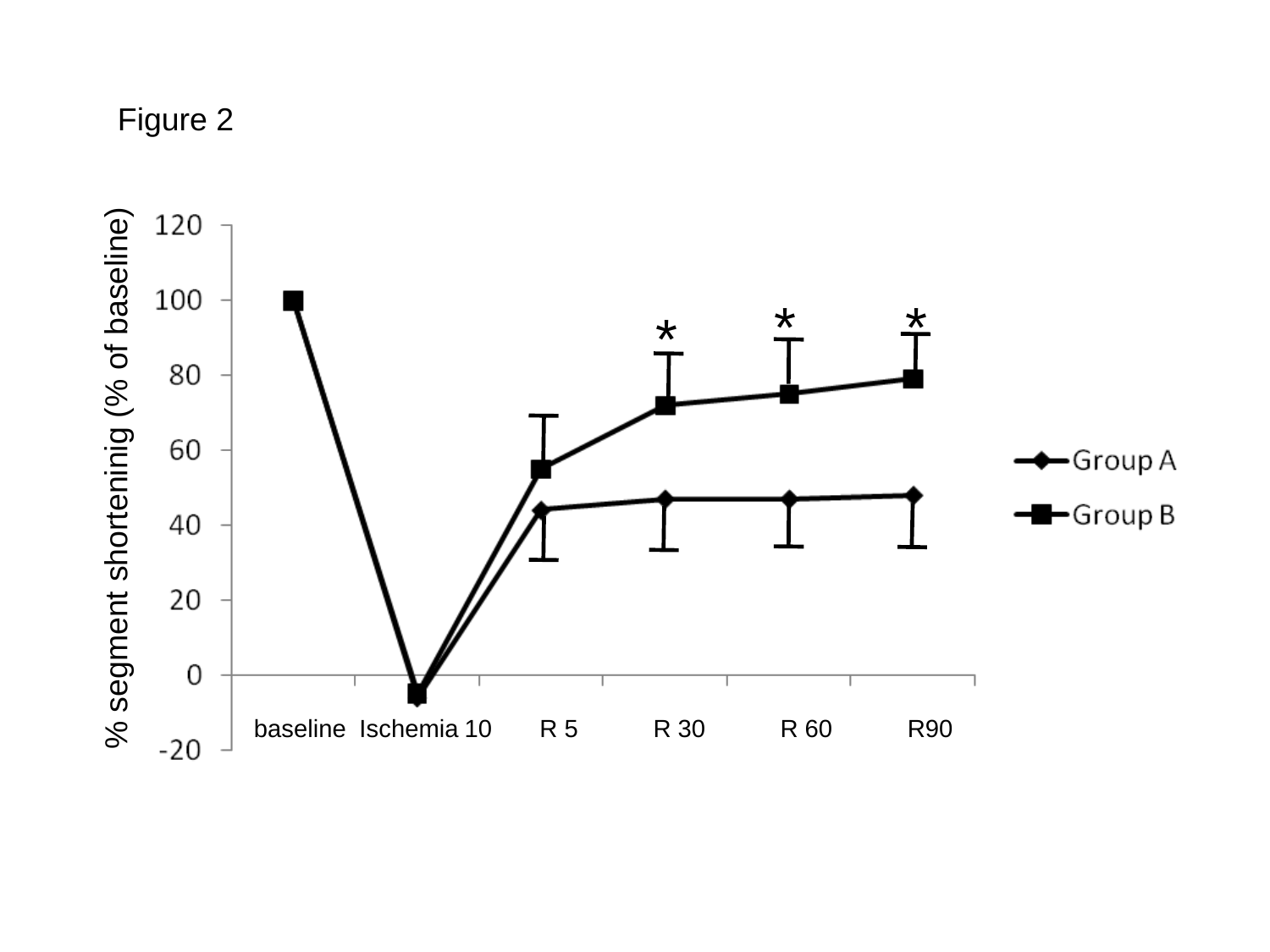Figure 3

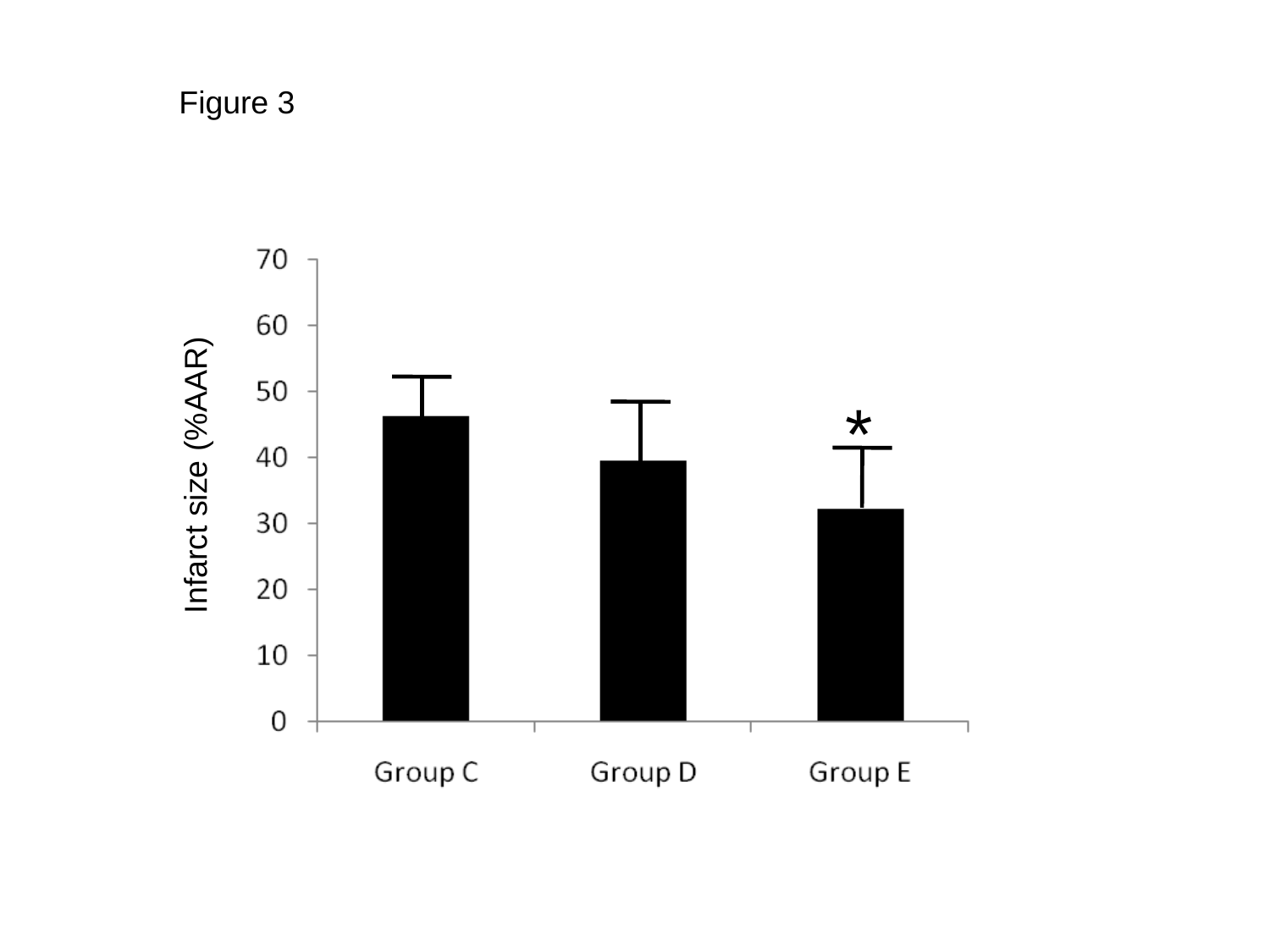|              |         | baseline       | <b>Ischemia 10</b> | <b>R5</b>      | <b>R</b> 30    | <b>R60</b>     | <b>R</b> 90    |
|--------------|---------|----------------|--------------------|----------------|----------------|----------------|----------------|
| <b>HR</b>    | Group A | $81 \pm 8$     | $85 \pm 9$         | $88 \pm 11$    | $86 \pm 10$    | $86 \pm 9$     | $89 + 14$      |
| (bpm)        | Group B | $88 + 14$      | $99 + 18$          | $93 + 12$      | $90 \pm 11$    | $83 + 18$      | $79 + 19$      |
| <b>MAP</b>   | Group A | $97 + 14$      | $98 + 15$          | 90±9           | $95 + 15$      | $95 + 16$      | $100 \pm 18$   |
| (mmHg)       | Group B | $105 + 10$     | $106 + 18$         | $103 + 15$     | $105 + 9$      | $103 + 7$      | $105 + 11$     |
| <b>LVEDP</b> | Group A | $10 \pm 2$     | $13 \pm 2$         | $12\pm3$       | $11 \pm 3$     | $10 \pm 3$     | $10 \pm 2$     |
| (mmHg)       | Group B | $10 \pm 3$     | $11 \pm 3$         | $11 \pm 5$     | $11 \pm 4$     | $10 \pm 4$     | $10 \pm 3$     |
| LV dp/dt max | Group A | $2095 \pm 683$ | $1944 \pm 624$     | $2038 \pm 605$ | $1993 \pm 553$ | $2169 \pm 555$ | $2014 \pm 572$ |
| (mmHg/s)     | Group B | $2356 \pm 582$ | $2348 \pm 408$     | 2404±471       | $2314 \pm 453$ | $2303 \pm 436$ | $2265 \pm 545$ |
| <b>CBF</b>   | Group A | $25 \pm 6$     | $0^*$              | $38 \pm 9^*$   | $24 \pm 5$     | $25 \pm 6$     | 25±7           |
| (ml/min)     | Group B | $29 \pm 7$     | $0^*$              | $47 \pm 8^*$   | $27 \pm 7$     | $29 \pm 6$     | $31 \pm 8$     |
| %SS          | Group A | $20 \pm 5$     | $-1 \pm 2^{*}$     | $9 \pm 6^*$    | $10 \pm 6^*$   | $10 \pm 7^*$   | $10 \pm 6^*$   |
| (% )         | Group B | $20 \pm 4$     | $-1 \pm 2^*$       | $11 \pm 3^*$   | $15 \pm 4$ * † | $15±4*$ †      | $16±3*†$       |

Table 1. Hemodynamic data in study 1

Values are Mean  $\pm$  SD.

Ischemia 10 = 10 min after ischemia; R 5, R 30, R 60, and R 90 = 5, 30, 60, and 90 min after reperfusion; HR = heart rate; MAP = mean arterial pressure; LVEDP = left ventricular end-diastolic pressure; LVdp/dt max = maximal rate of increase of left ventricular pressure ; CBF = coronary blood flow; %SS = % segment shortening. \*:  $p < 0.05$  vs baseline.  $t : p < 0.05$  vs group A.